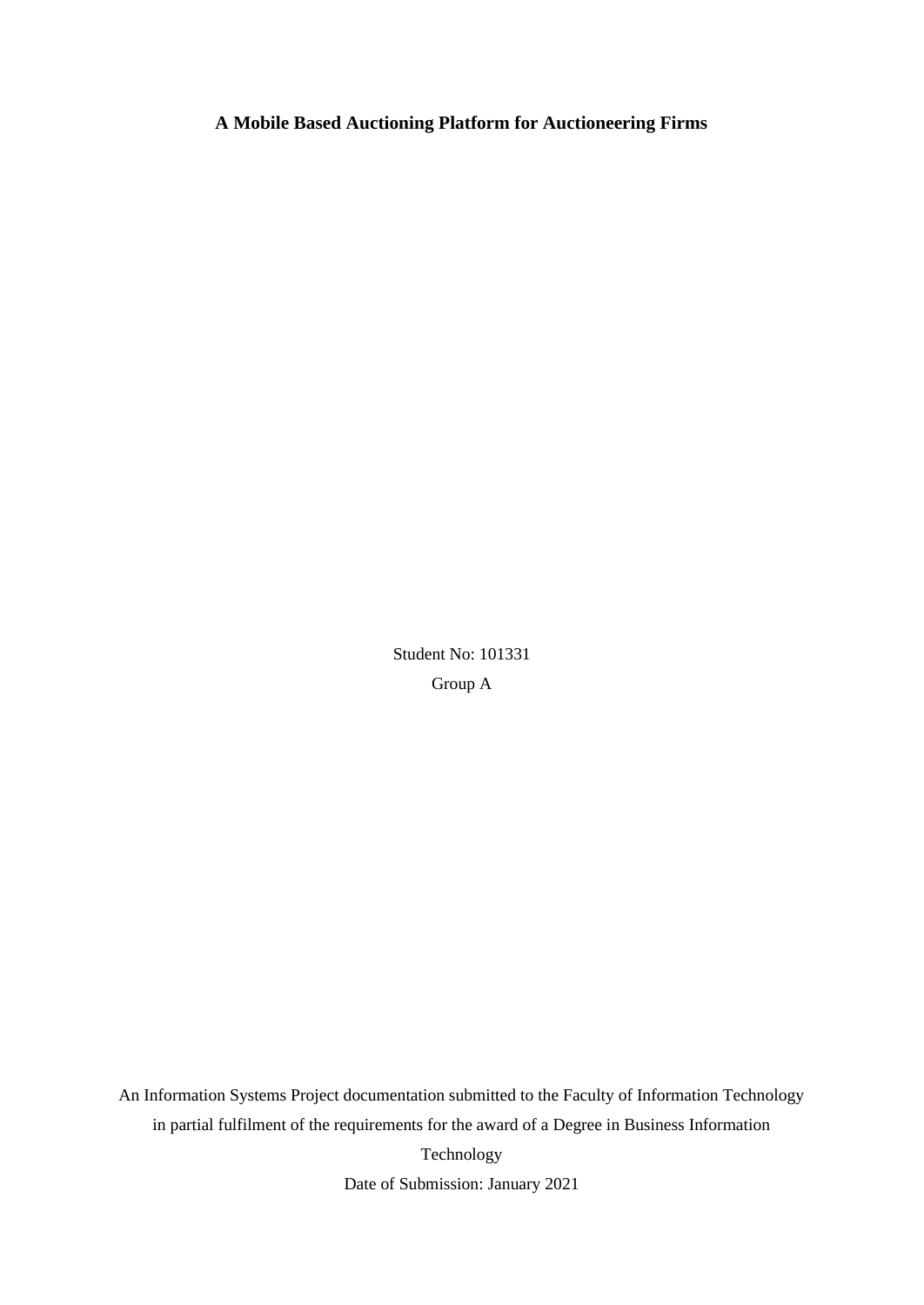# **Declaration**

I declare that this work has not been previously submitted and approved for the award of a degree by this or any other University. To the best of my knowledge and belief, the research proposal contains no material previously published or written by another person except where due reference is made in the research proposal itself.

Student's signature: \_\_\_\_\_\_\_\_\_\_\_\_\_\_\_\_\_\_\_\_\_ Date: \_\_\_\_\_\_\_\_\_\_\_\_\_\_\_\_\_\_\_

Supervisor's signature:\_\_\_\_\_\_\_\_\_\_\_\_\_\_\_\_\_\_\_ Date:\_\_\_\_\_\_\_\_\_\_\_\_\_\_\_\_\_\_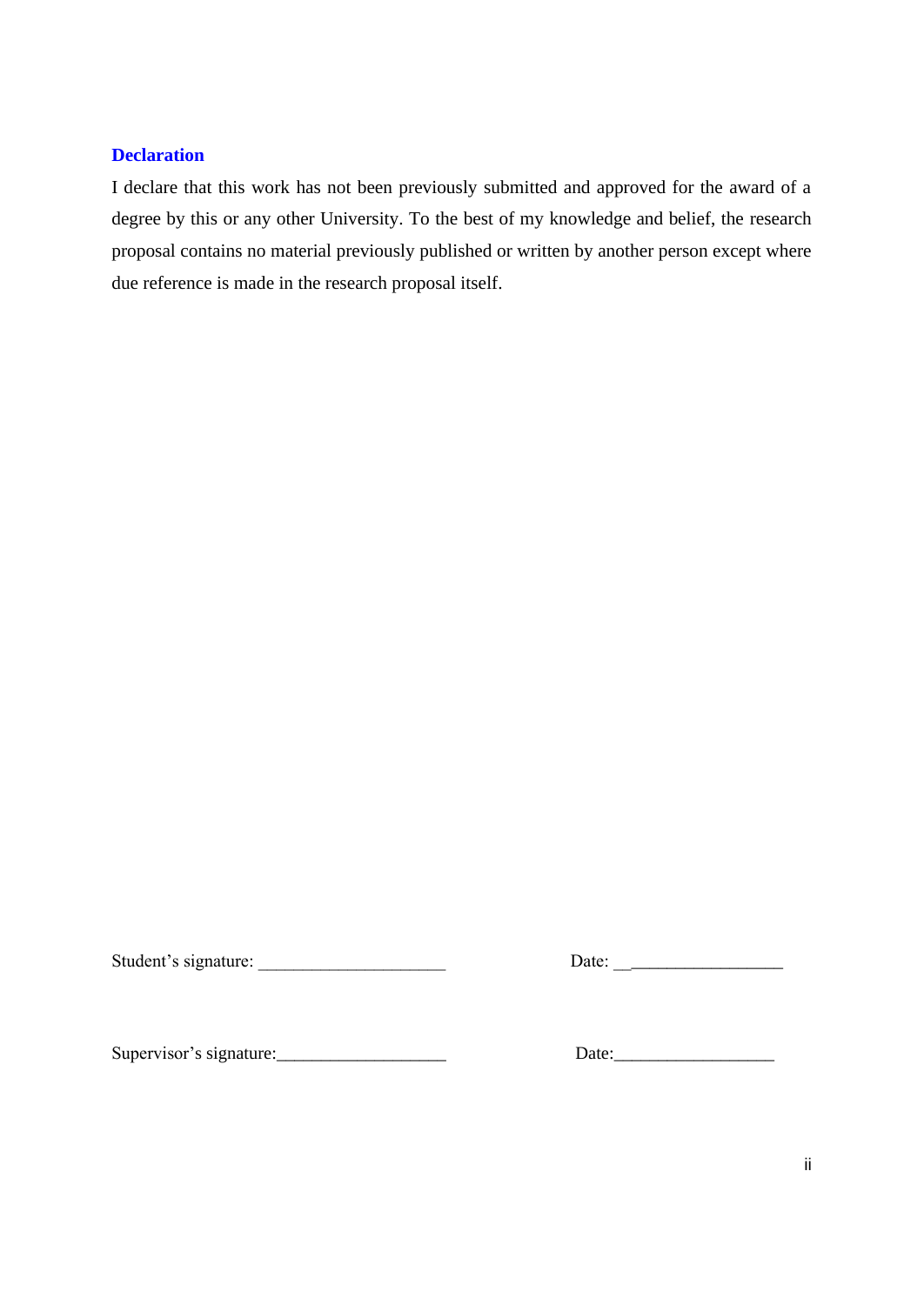## **Abstract**

The auctioning industry in the country is in a predicament. There is an increased demand for their services due to the increased number of loan defaults on assets. This was caused by a reduction in business activities due to the measures taken by the government to help slow down the transmission rate of the corona virus. The measures being limiting of public interaction has had an impact on auctioneers' activities as most auctions are held in public places. Despite demand being present foe their services, the auctioneers cannot fully serve this demand with the current auctioning systems leading to lost business for them and lost asset value for those wishing to put their assets on auction.

Auctioneers can regain their previous demand and maybe surpass it by adopting an auctioneering system that is mobile based. Such a platform will also provide better services to the bidders as they can now access markets anywhere in Kenya. The android operating system is be the best mobile platform as it has a large market share of users in the Kenyan market. Firebase database will be used because of its easy integration with android apps. Agile development methodology will be used with deliverables to determine the progress of the project. Once completed, the system hopes to improves the business activities of auctioneers and provide bidders access to market they previously didn't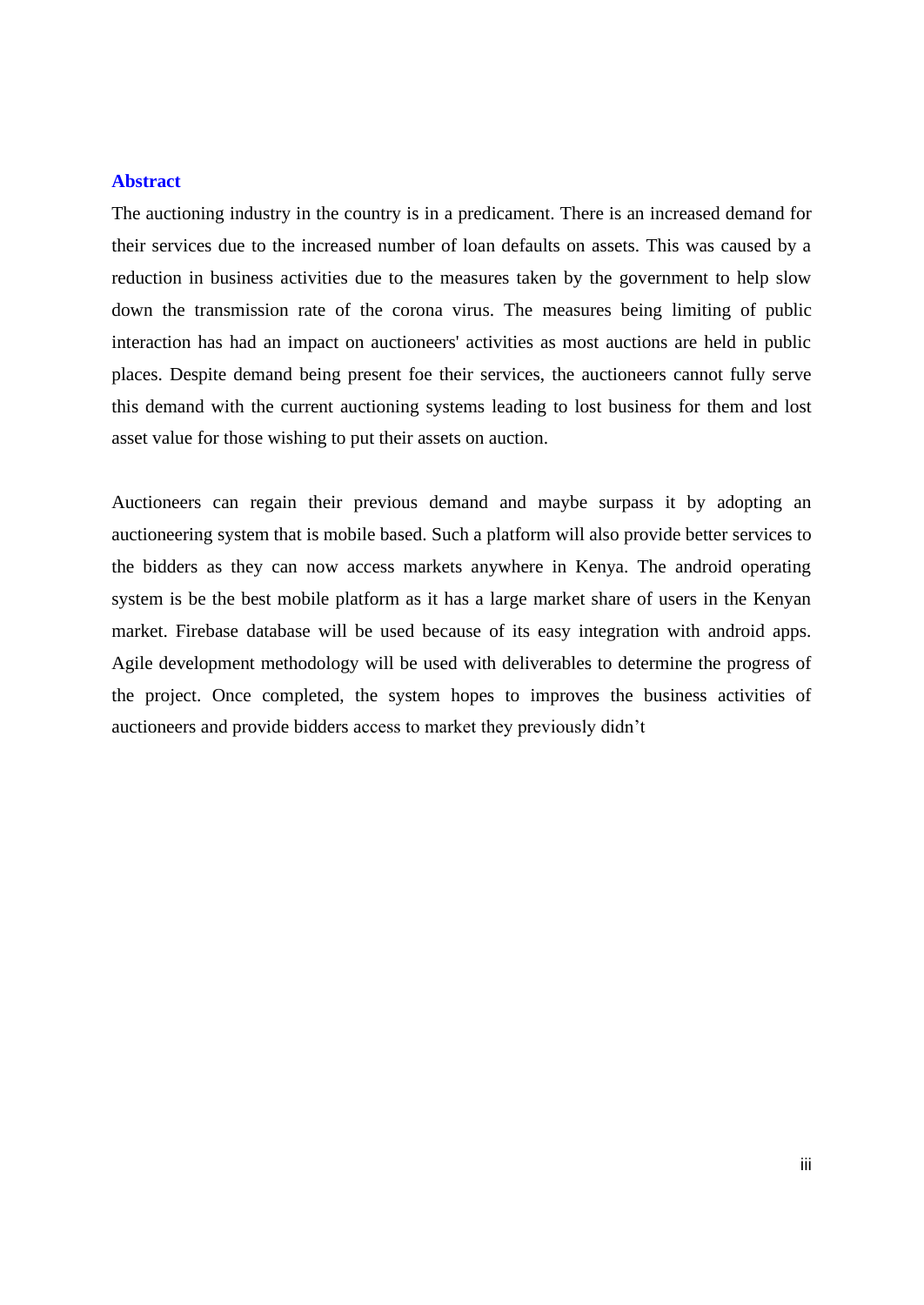# **Table of Contents**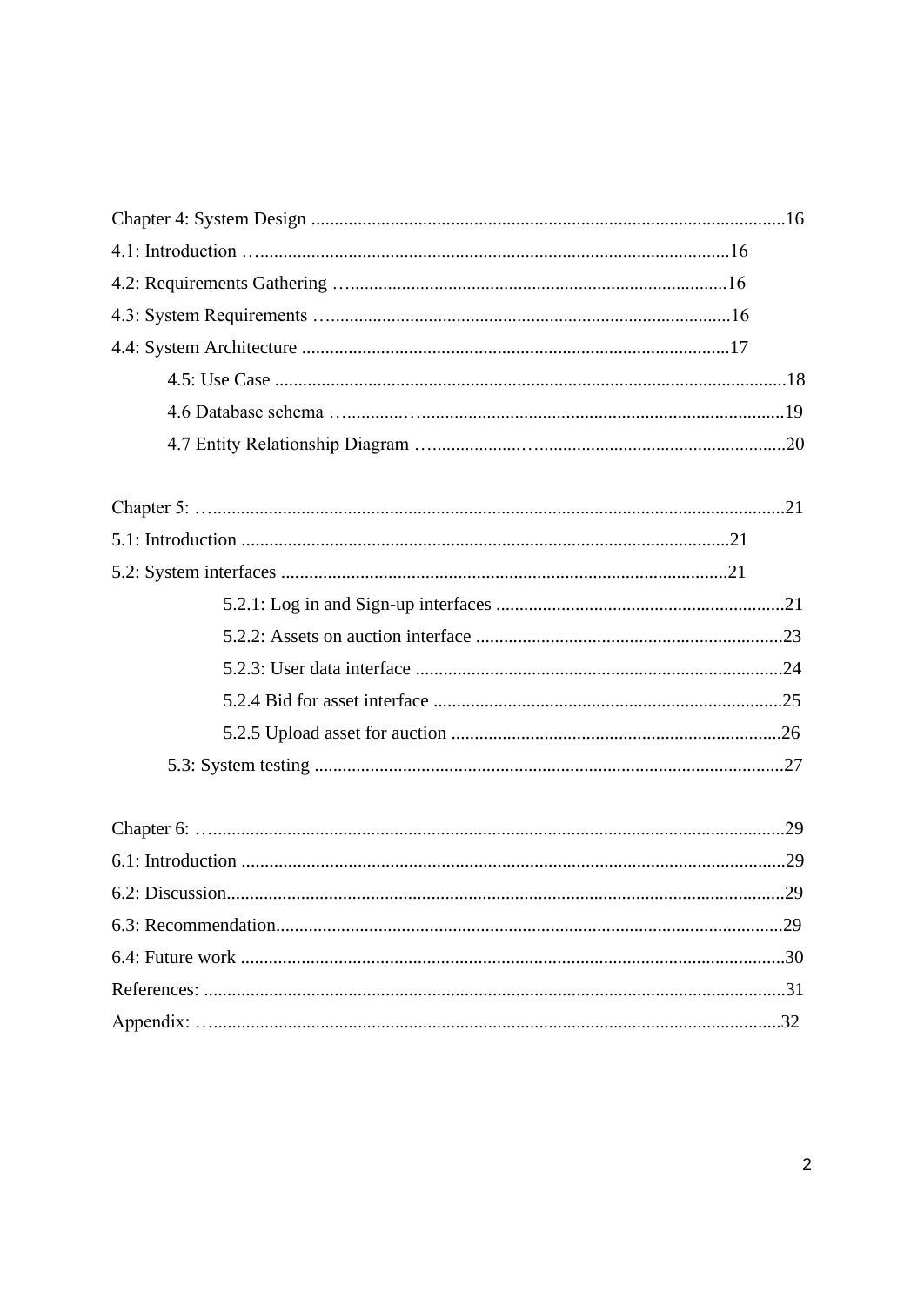#### **Chapter 1: Introduction**

#### 1.1 Background

In addition to the serious implications for people's health and the healthcare services, coronavirus (COVID-19) is having a significant impact on businesses and the economy (PwC, 2020). This is mainly due to the measures that have been put in place by the government to handle the pandemic. Almost all businesses in all industries have been affected either directly or indirectly.

As business activities reduce, companies are forced to lay off some workers due to reduced demand for their goods or services. This in turn reduces the spending capacity of other businesses customers and the vicious cycle continues (Quartz, 2019). One consequence of this is the reduced demand for high value assets such as homes and cars for both businesses and people thus reducing the demand for financing services as they are uncertain of their economic future. On the other end, there is an increased number of defaults on loan repayments as people lose their incomes and businesses lose their customers reducing their ability to service their debts.

This situation has left the financing companies with an increasing asset portfolio that continues to lose value as there is no demand for them, and a reducing customer base for their financial products. The procedure followed by most financing companies to recoup back their rewards on risk is to put the assets up on public auction. Once on auction, people and companies interested in the asset place bids over a given period of time and the asset is sold to the highest bidder. This auctioneering activity usually takes place in a physical location where all parties are present.

The government's directives of social distancing requiring people to stay at least one meter apart (Ministry of Health, 2020) limits the number of participants who can take part in the bidding process. This hinders the abilities of the auctioneering companies to recoup back their returns on risks thus, other ways to conduct the auctioneering need to be developed. The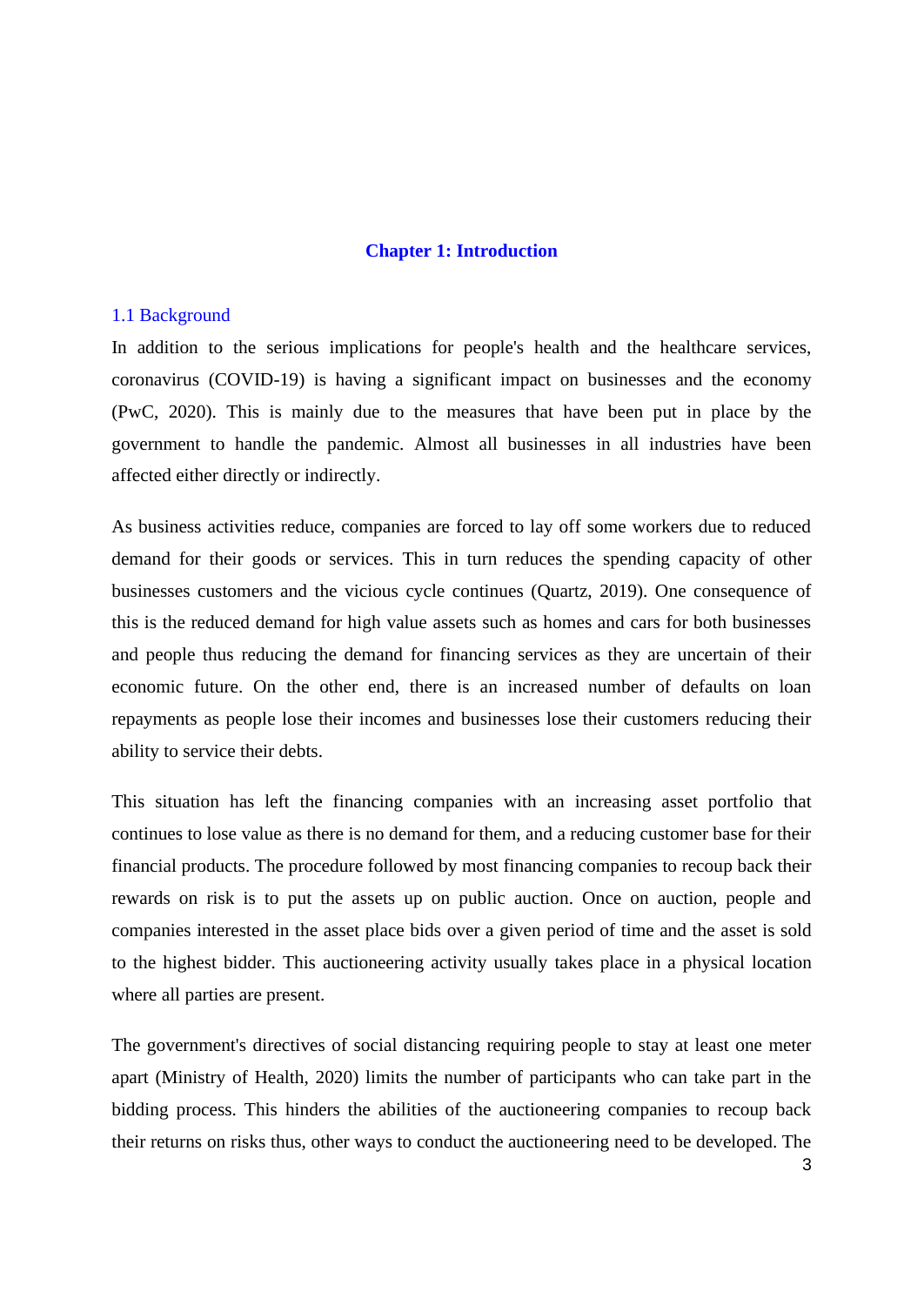existing technologies can allow for an online auctioneering to take place. The financing companies can also leverage the technology to reach potential clients in far geographical locations who might be interested in the assets potentially increasing their profits.

#### 1.2 Problem Statement

As it stands, the current auctioneering process is limiting the number of customers that can participate in the auctions as they have to adhere to Kenyan Government directives to cope with the covid-19 pandemic. If the auctioneers decide to continue with business as usual, it will put all participants at risk of contracting the virus which might lead to legal action taken against the auctioneers by either the Kenyan Government or any of the participants. This leads to less profits and potentially losses realised by the financing companies. This may lead to even more layoffs thus continuing the vicious cycle.

#### 1.3 Aim

The aim of this project is to develop a mobile based platform that allows the auctioneering companies to carry out their auction online. The platform will help solve the problem of reduced participants and potentially increase them as any interested party can participate from anywhere.

## 1.4 Specific objectives

(i)To investigate the considerations in the auctioneering process.

- (ii)To analyse existing approaches and techniques used for auctioneering.
- (iii)To develop a mobile based auctioneering platform.
- (iv)To test the developed platform.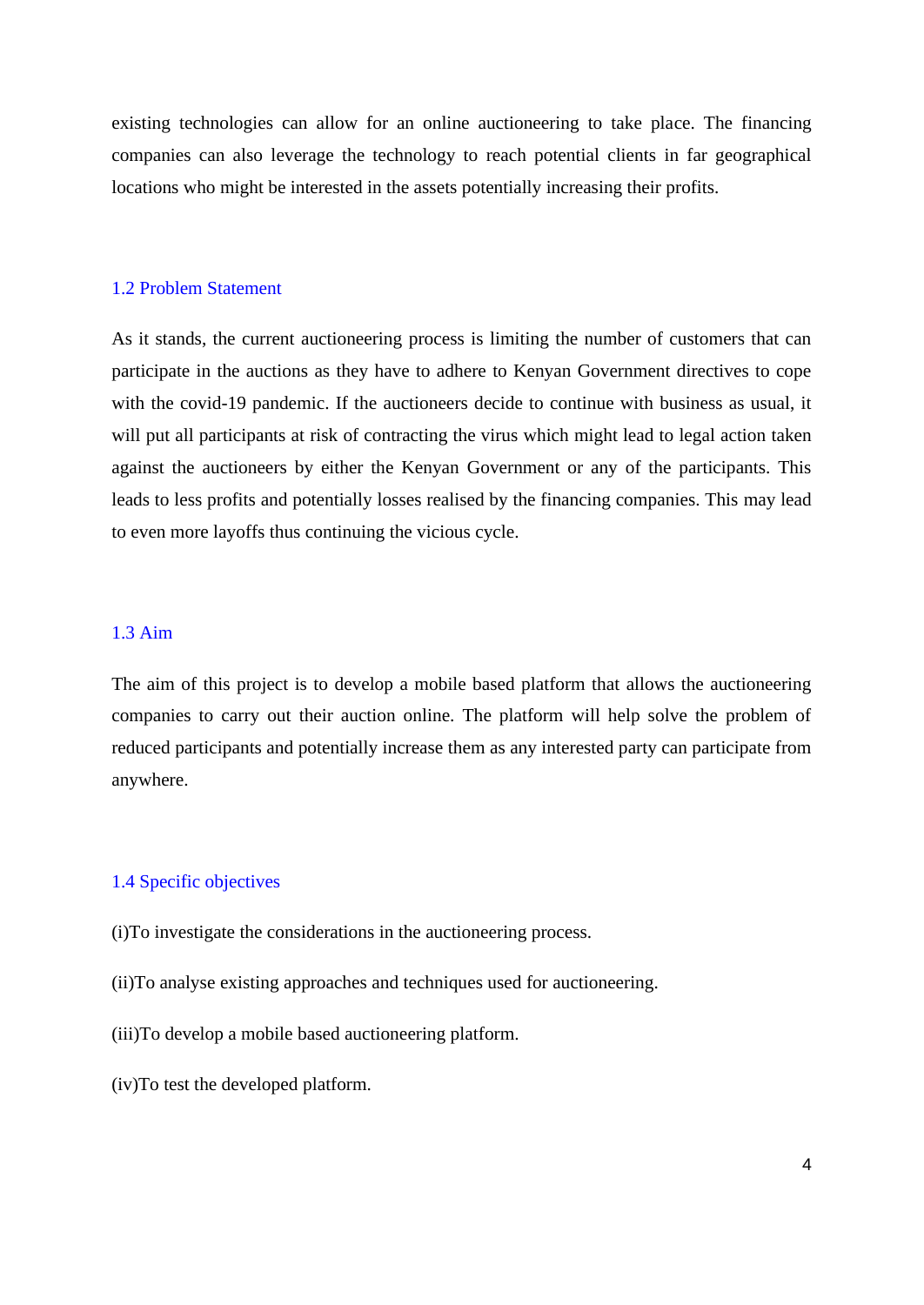# 1.5 Justification

Online auctioning seems to be the best solution to the problem as it provides value to both the interested investors by providing them with an opportunity to bid from anywhere and to the auctioneers by ensuring their normal business activities can continue taking place without any of the participants risking their health or legal action taken against them.

#### 1.6 Scope and limitations

The project is intended to solve the specific problem creating an alternative market for auctions to take place. It will look at what is needed for such transactions to take place and try to implement the same on an online platform.

The project will be limited to providing a solution for the local market (Kenya) due regulatory constraints. The platform will not handle cash transfer but instead offer a platform where contracts of future transfer of assets are made between the auctioneer and the investor.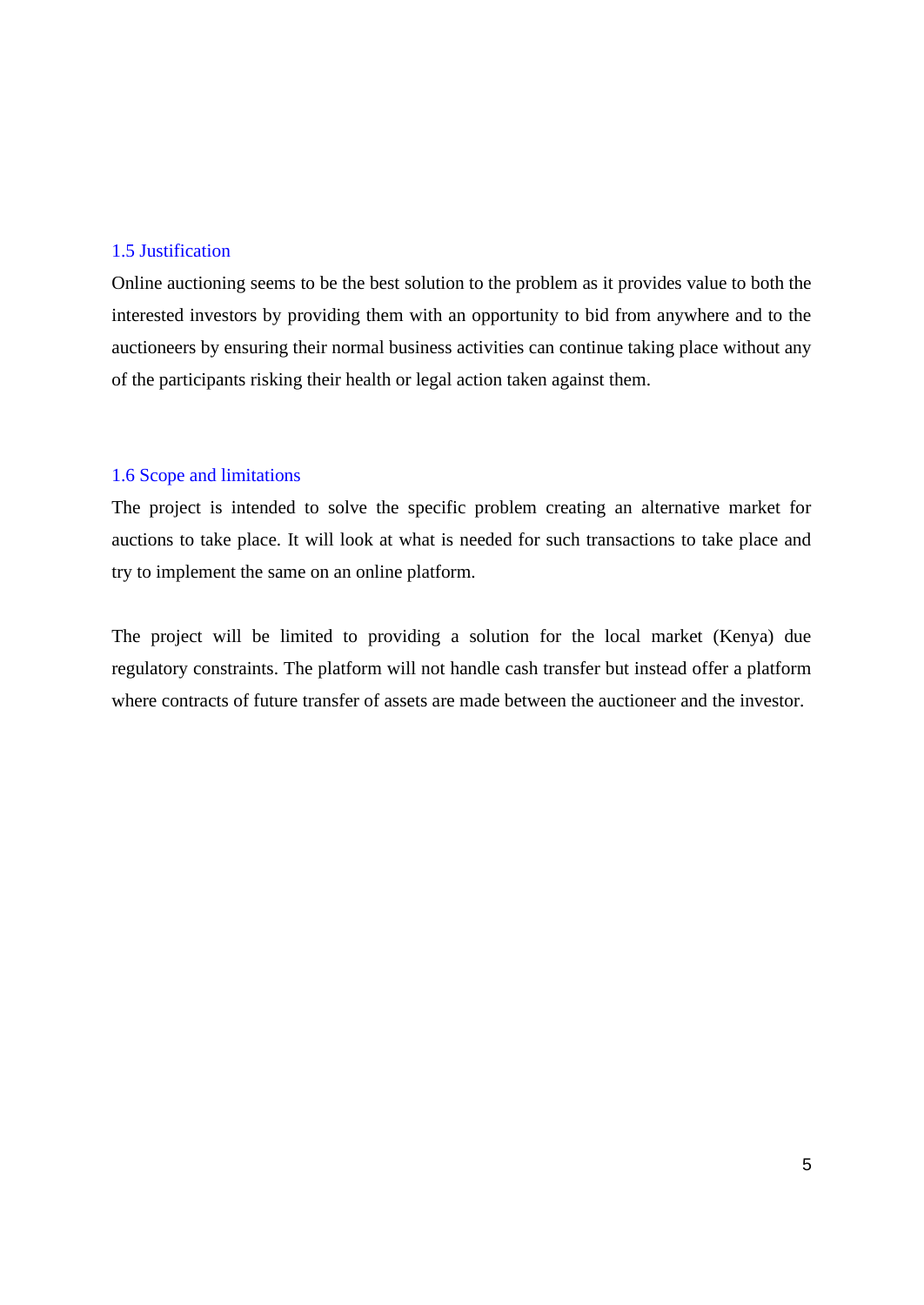#### **Chapter 2: Literature Review**

## 2.1 Introduction

This chapter reviews the current literature on the auctioning process in Kenya, the trends in mobile technology, implementation of mobile technology in other areas or markets of the industry. It first explores the challenges that exist in the current auctioning process

# 2.2 Description of Current Auctioning Process

Most auctions that take place are auctions of assets repossessed by institutional investors such as Saccos, insurance companies and banks like Equity Bank, Cooperative Bank and Kenya Commercial Bank (KCB) on loans that have defaulted. Others are done by large organisations trying to get rid of their old inventory. Some of these organisations and companies contract companies specialized in the auctioning industry for a variety of services (Lolwe auctioneers, 2020), while others carry out their own auctioning processes such as NIC bank (NIC Bank, 2020). In both cases, the auctioning process is similar.

The auctioning begins with the asset or collateral in question being repossessed (Garam Investments Auctioneers, 2020), then it is listed in a public announcement declaring the intentions of putting the asset up on public auction. This announcement is done through various means but most commonly the back of daily newspapers such as the Daily Nation and the Standard Newspaper with detailed description of the asset. Other ways of announcing the auctions are through the auctioning companies own website or the financial institutions website.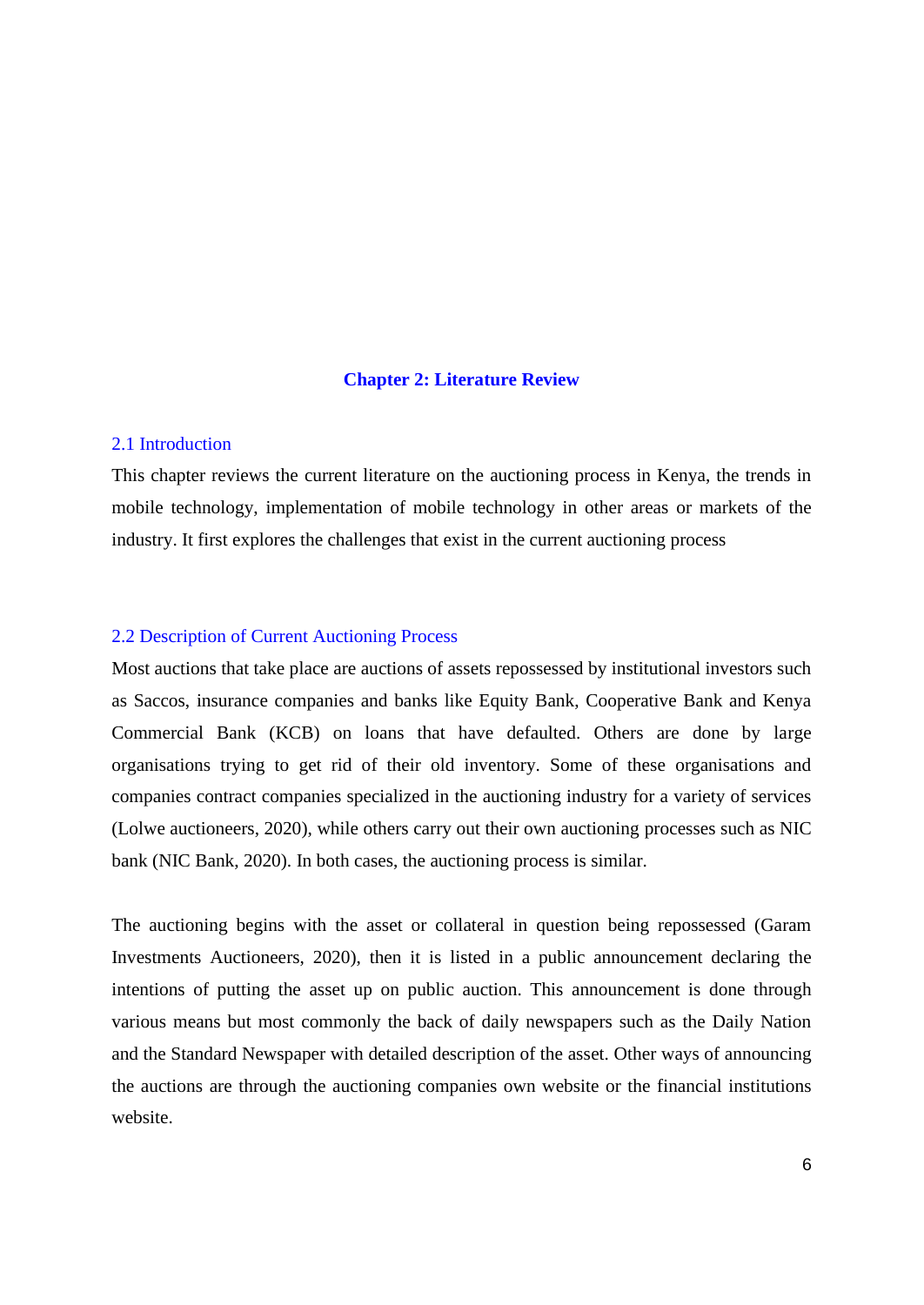The details of the auctioning and terms of sale are stated in the announcement. These terms of sale are more often specific to the auctioneer or the financer as they each detail their own terms of sale (Keysian, 2020). The auctioneers also provide details of the location of the assets so as to allow the potential buyer to assess the asset. The auctioneer also declares the date at which the auction will take place and the location of the auctioning.

The location is usually a physical location such as storage areas for the repossessed assets or the branch offices of the auctioning company. The assets are then lined up and each auctioned out to the potential buyers. Some auctions involve many different assets being sold in one location, while others involve the sale of one big asset such as a building

## 2.3 Challenges with Current Auctioning Process

With auctions accounting for a third of all asset sales in Kenya (Standard, 2020), there are various challenges that plague the current auctioning processes that are followed by the auctioning firms. One of these problems is that most of the auctions are held in physical locations. This usually limits the number of potential customers that can participate in the auctions to those that are geographical nearer. This loss of market participants might lead to loss in the real value of the asset as the maximum demand is not realised. This loss of value is only realised when the asset is sold to an artificially low market, thus eating into the margins of the auctioneers and the financier. This lower price of the asset then puts downward pressure on similar assets in the market forcing their valuations to go down as well. This then increases the default rates as those who were barely floating on the previous market prices. A vicious cycle of lower market prices is then formed leading to greater losses.

With the on-going pandemic and directives given by the Kenyan Government for social distancing to be maintained and the lock-down measures of the country's biggest asset markets of Nairobi and Mombasa (The Star, 2020), the number of potential customers to participate in the auctions is further reduced. This is because investors that are located in different areas but would travel to take part in the auctions can no longer access the Mombasa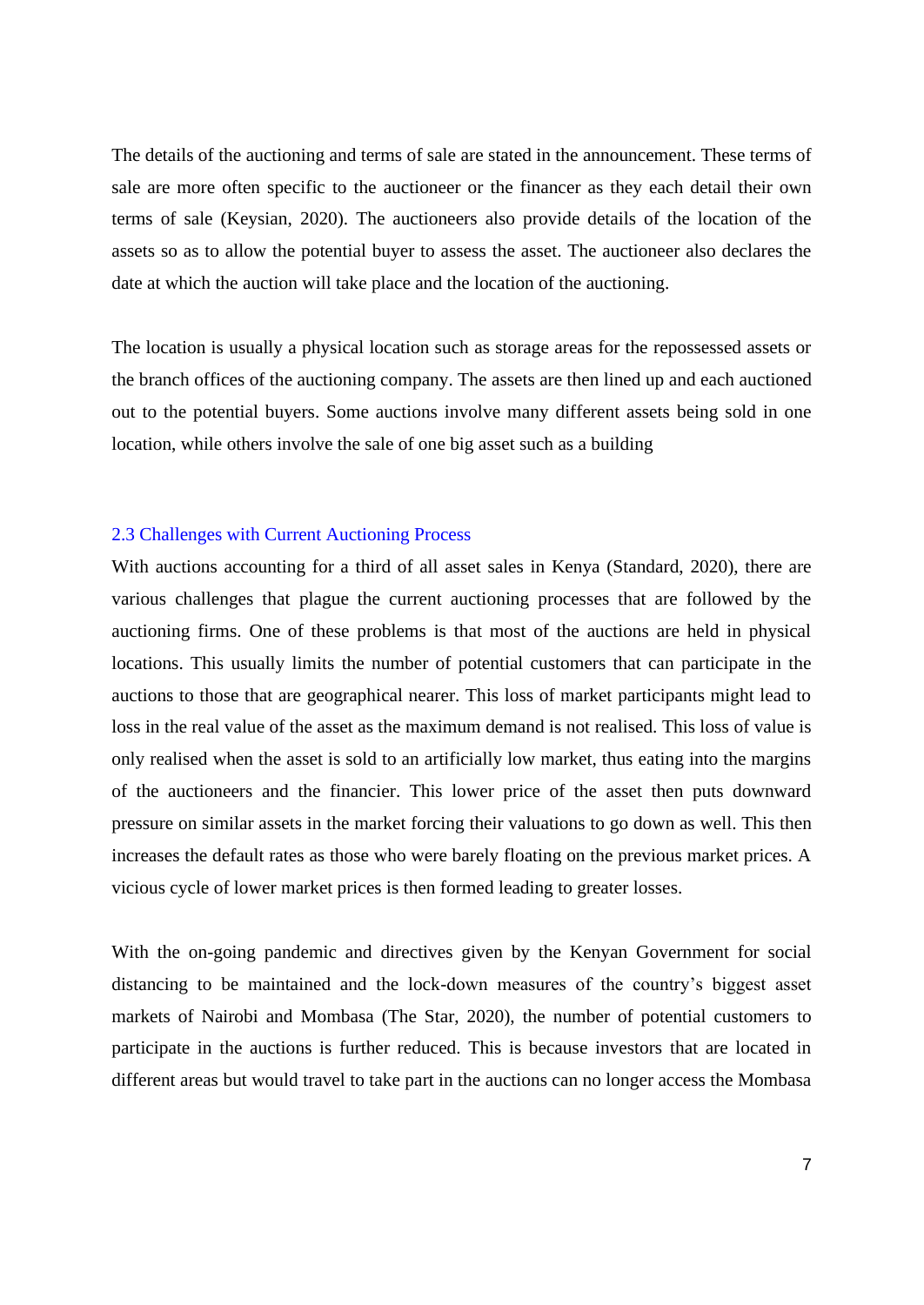market nor the Nairobi market. This has increased the downward pressure of price that the assets were already experiencing leading to further losses.

The current system may also pose health threats to those that participate. This is because the bidding of the asset is often done in a congregation where auctions are done in public spaces. These spaces can turn out to be areas of transmission of the virus if proper hygiene is not maintained and the social distancing directives not adhered to by even just a single participant.

# 2.4 Review of Existing Technology and Solutions

There are existing technologies that can be employed to help solve the problems being faced by the auctioning industry. The internet has allowed a lot of transactions that previously needed physical locations to take place to now take place online. An example of these transactions is the paying of taxes through the i-tax platform that allows the citizens of Kenya to conduct all tax related transactions online (iTax Online Services, 2020).

Another example is the purchase of insurance plans. Some insurance companies have adopted mobile technology to allow them to reach customers without the need of a physical interaction. This is done by selling their insurance premiums on mobile online platforms such as websites and mobile applications. The insured pays for the premium through M-pesa or online banking and is issued a soft copy of their cover by the insurer guaranteeing that the transaction has taken place (Insure Afrika, 2020).

Some auctioneers have shown interest in having an online auctioning process but none seem to have been successfully deployed (Business Today, 2012). They only use the websites for announcing the auction details such as location and date but they are not used for the actual auctioning.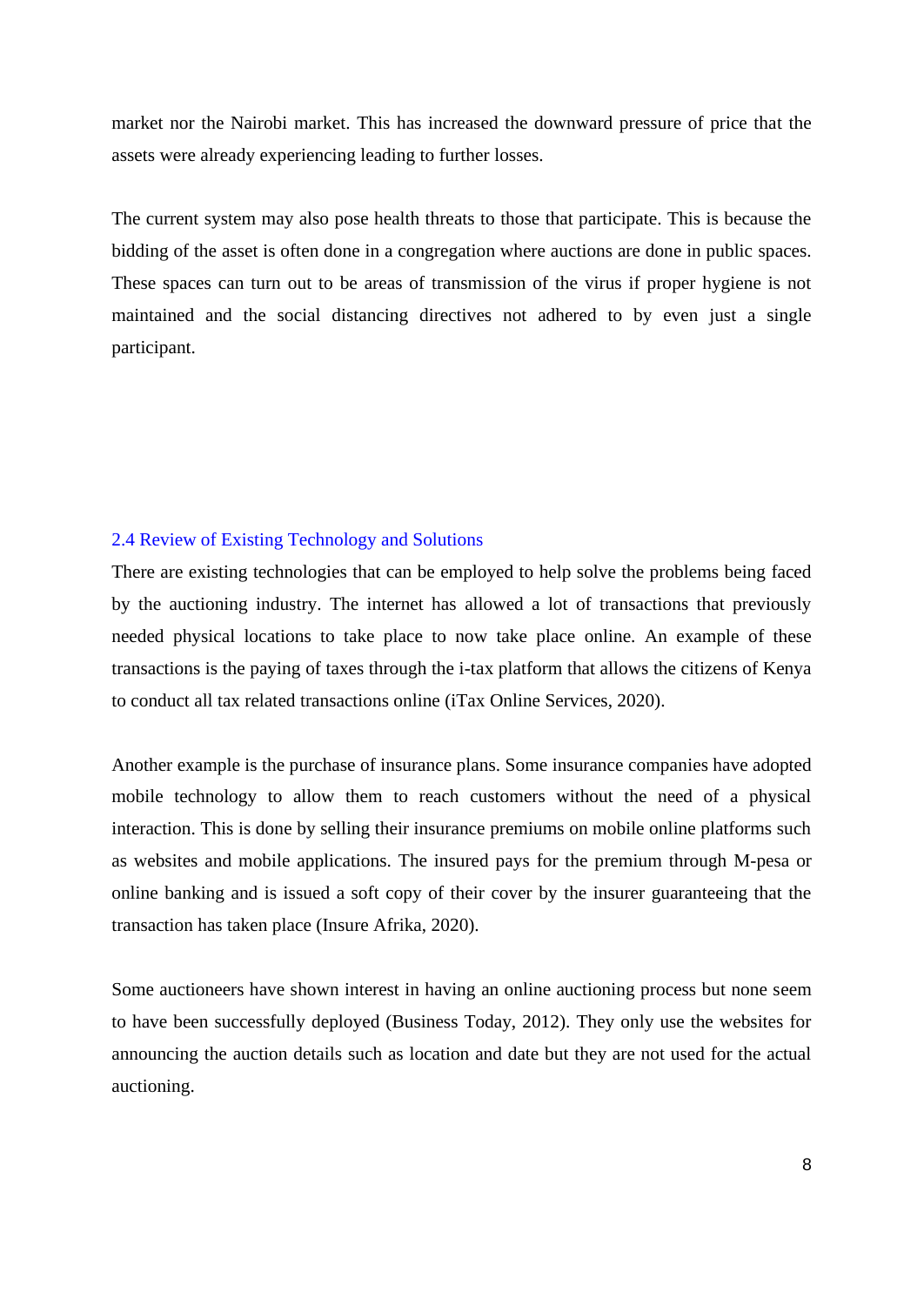## 2.4.1 Mobile Applications

Mobile applications can be grouped into web app, native apps and hybrid apps depending on the platform they run on (Think Mobile, n.d). These platforms have allowed entrepreneurs to find and create solutions to problems such as those mentioned previously. We are going to use android apps as they have a low barrier of entry to their development tools and their app store. Android also boasts of large share of mobile OS in the Kenyan market (Statista, 2020).

#### 2.4.2 Cloud Database

This is a database that is provided as a service which run on cloud computing (IBM, 2020). Examples of these solutions databases are Google's Firebase, Microsoft's Azure and Amazon's AWS. These databases provide the highest industry standards on all aspects of data storage from security to mobility, latency, and software integration. We will be using Firebase as it is the best suited for development of an android app. Firebase is also the best solution because it provides data storage services for other mobile applications platforms such as web apps and iOS apps.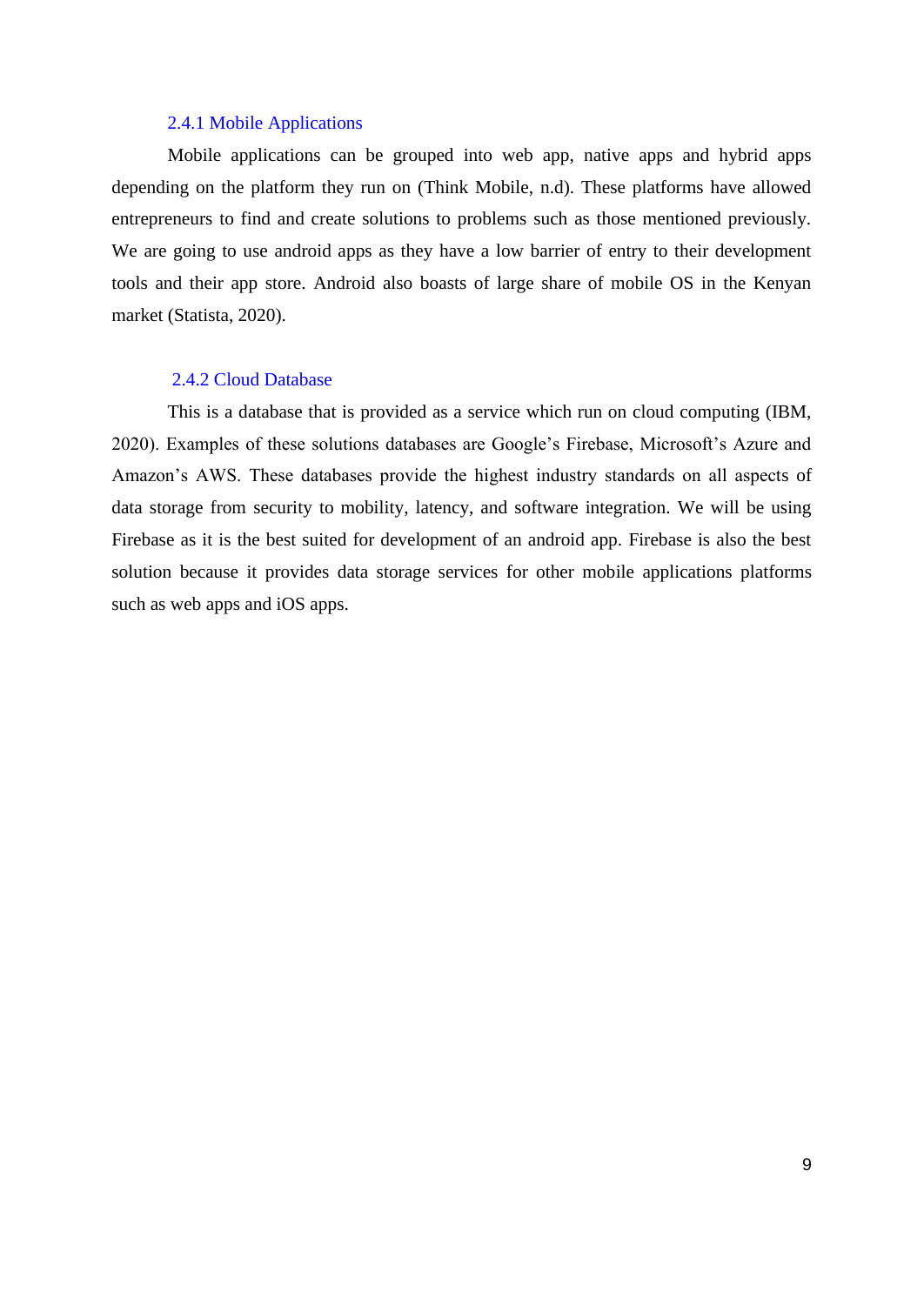# **Chapter 3: Methodology**

#### 3.1 Introduction

A system development methodology refers to the framework that is used to structure, plan and control the development process of an information system that satisfies the system requirements (Kabir Pulami, 2019). There are various development methodologies each with their own strengths. The decision on which methodology to use largely depends on the context of the problem in question and the solution used to solve the said problem.

Some of these development methodologies are waterfall, agile, rapid application development, spiral model, extreme programming and lean development. We will be using the agile development methodology for the development of the mobile based auctioning platform.

We chose agile development methodology because of its high priority on individuals and interactions. This is important because the system is intended to be used by a wide variety of people thus making simplicity of use a key criterion for success. Another reason for using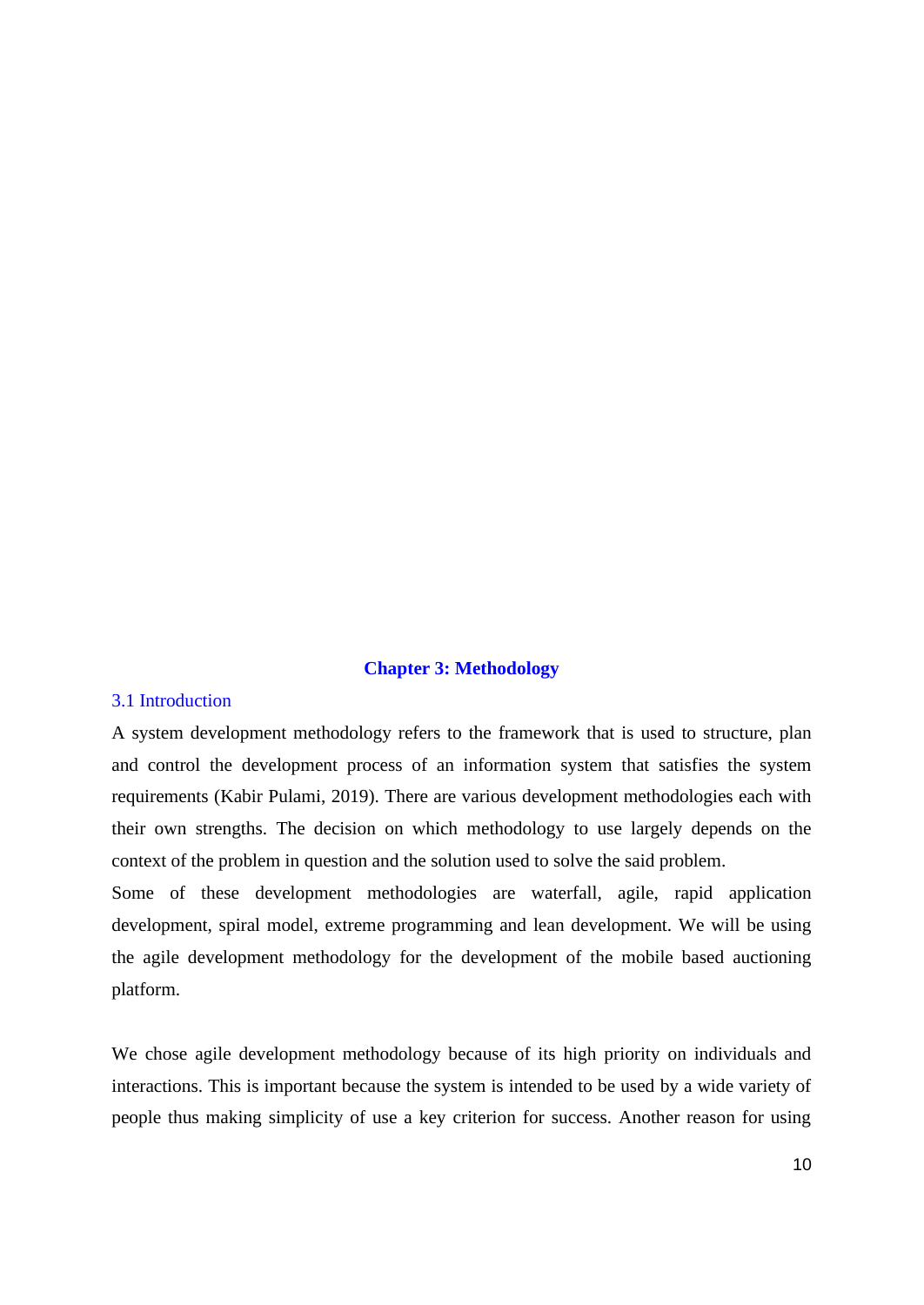agile development is because of customer collaboration. This is important as each auctioneer might want to implement their own unique terms of trade.

#### 3.2 System Analysis

This is an analysis of the system and its objectives so as to come up with requirements that have to be met for the solution to be optimal (Study.com n.d). This entails looking at the system as it is, forming abstractions for simplifications, and finding out what is important and what isn't taking into consideration the users of the system. From this process, functional and non-functional requirements are determined. Being such a powerful tool in development, it will also be employed in the software development process.

## 3.2.1 Functional Requirements

These are requirements that define how the system will work. One of these functional requirements is authentication. The system should allow one to create user accounts. The system will be used to form contracts of exchange of assets between people thus a need for identification and authentication of a user is important.

Another functional requirement is allowing third party individuals who might want to put their assets on auction can use the platform for a fee. This implies a system that allows a user to upload photo(s) and perform CRUD functions.

While participating in an auction a bidder might want to know if some another bidder has placed a higher bid than theirs, this makes a notification system necessary. Due to the type of contracts being made on the platform, there needs to be a backup for all transactions that have taken place on the platform

#### 3.2.2 Non-Functional Requirements

These are requirements that are not important to the system but offer better experience while using the system (Scaled Agile, n.d). The system should be able to handle large traffic of activities. This is to cater for the event that an asset gets many bids being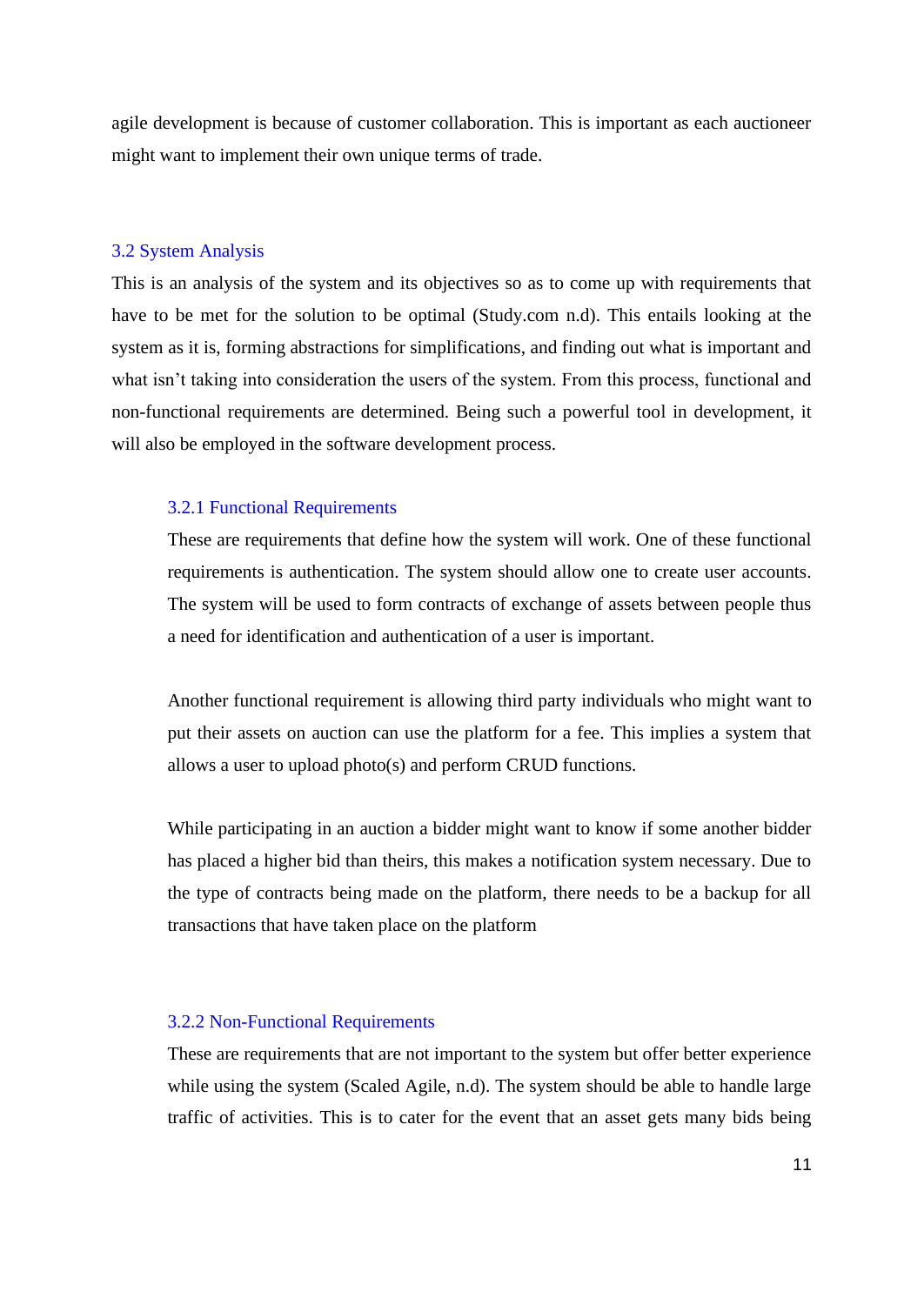placed on it. The system needs to be secure so as to guard the authenticity of the contracts. The system needs to easy to maintain so as to increase the amount of time the service can be used.

#### 3.3 System Design

This involves the design of elements of a system such as the architecture, data schema and interfaces. There are many different design patterns that can be applied in system design. These models can be defined as behavioural, creational structural and functional.

The Model view controller model which is an architectural design pattern will be used in the development of the software. The model can be understood to be the database schema which holds all the data that the system will use. The view is the point of interaction with the user, how the data in the model is presented to the user. The controller acts as intermediary between the view and the controller, allowing the users to input data into the model and get data to the view from the model.

Database schema will be developed in to aid in design of the model. Unified modelling language (UML) diagrams such as activity diagrams to show the flow of activities in the system and class diagrams to show relationships between objects will be used in the development of the system.

#### 3.4 System Development Tools and Techniques

Android Studio is an integrated development environment that is used in the development of android applications. It is the most popular tool with a lot of industry support which helps in debugging of any errors that might occur in the development process. In it, it has the java development kit which is used to write java code that runs the android operating system. It also has an xml editor that is used for the development of the interfaces that will be used for interaction between the users and the system.

Another tool that will be used for development is the firebase cloud database provided by Google. It is a database management system that is cloud based and hosted by Google. It has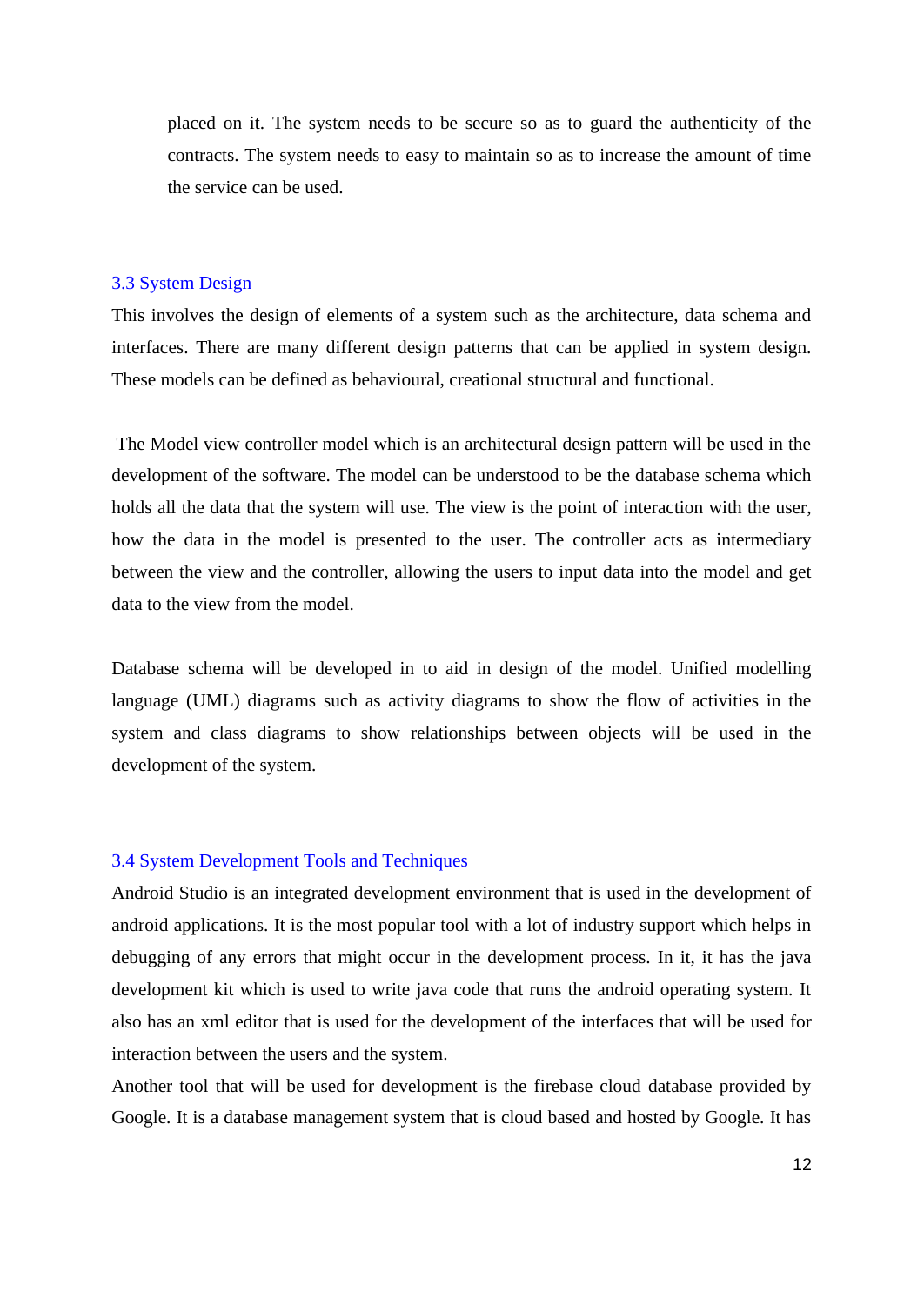a simple and robust integration with the android apps which is the mobile platform that we will be using.

## 3.5 Deliverables

There are various milestones that have to be achieved before project can be completed. These milestones will be used to determine the progress of the system development and to know if the project is within the. The whole process of the project from inception to completion follows as system development life cycle. From this, some measurable deliverables can be determined. The deliverables for the project are:

#### 3.5.1 Development of user module

This module will be the point of interaction between the user and the system.

## 3.5.2 Development of bidding module

This module will allow for live bidding and notification system for bidders.

#### 3.5.3 Development of authentication module

This includes sign-up and sign-in system and will also allow for easy identification of users.

### 3.5.4 Development of admin module

This is for administration purposes and management purposes of the system for the auctioneer.

# 3.5.5 Test the system

To make sure all modules work as they should and the system works as intended.

### 3.5.6 Deployment

The system should be deployed once a customer if found.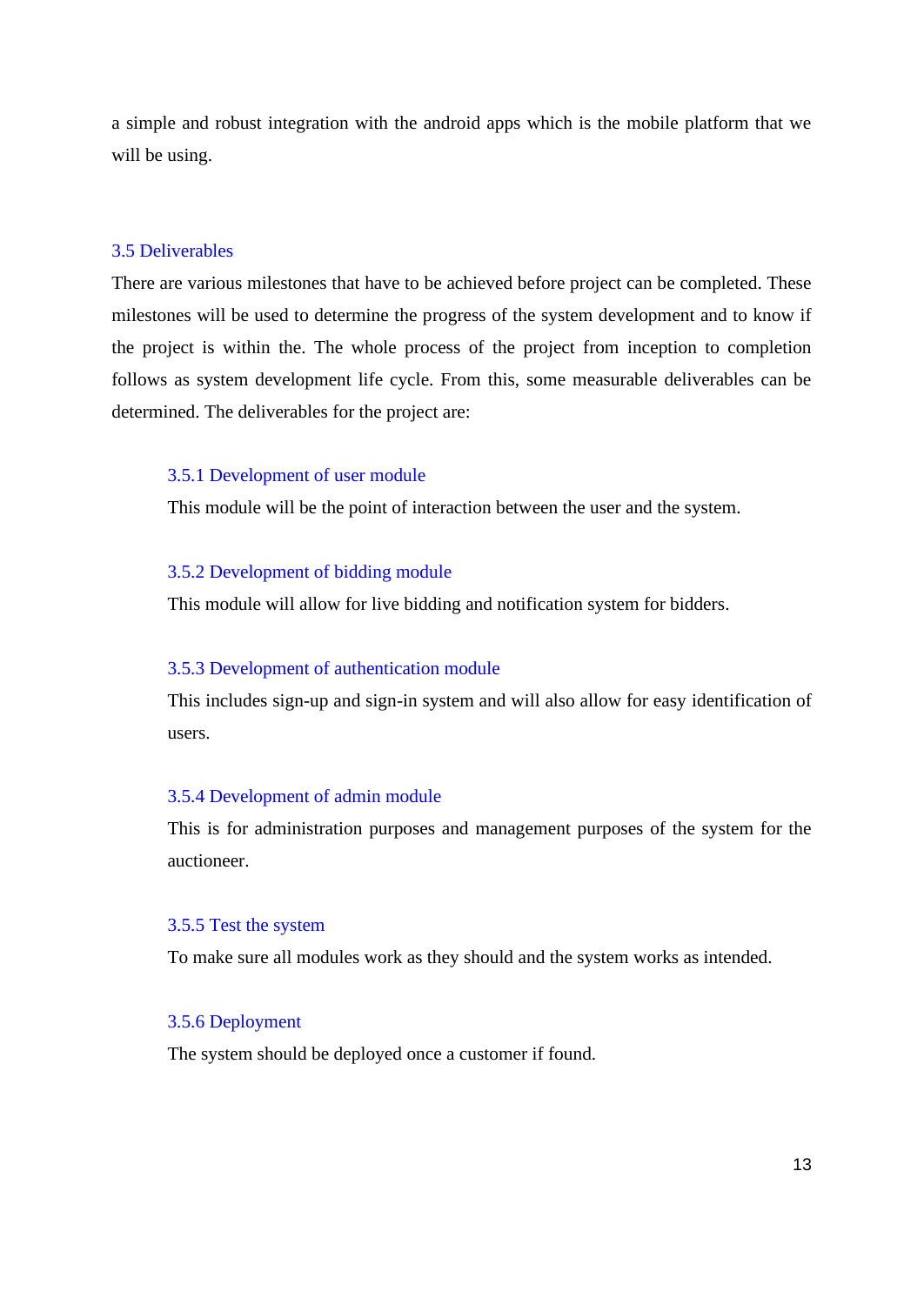# **Chapter 4: Analysis and Design**

# 4.1 Introduction

In this chapter we focused on system requirements and how we arrived at them. We also looked at the designs of the various components that make the system function as intended and how such components interact with each other.

# 4.2 Requirements gathering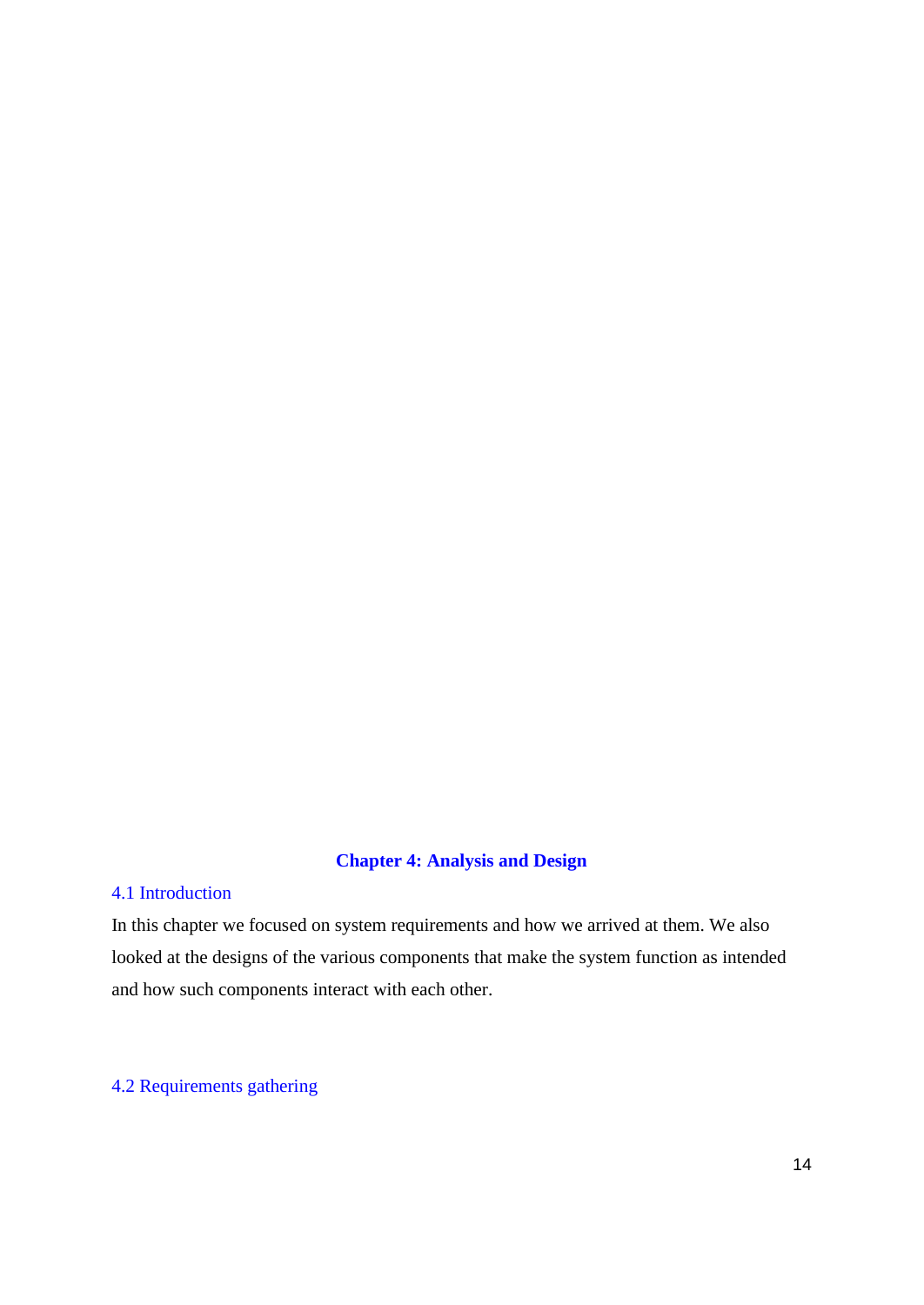Requirements gathering was done to identify the functional and non-functional requirements that satisfied the users' needs and the system's needs. It involved observing and analysing the normal auctioning process of various auctioneers. Interviewing the auctioneers and the bidders also proved to provide useful insight on the system requirements.

# 4.3 System requirement

These are conditions that had to be met before the system could be said to remedy the problem. The requirements were divided into functional and non-functional requirements.

## Functional Requirements

| A user can sign-up to a unique account.                                     |
|-----------------------------------------------------------------------------|
| A user should be able to login into their accounts.                         |
| A user should be able to post an asset for auction.                         |
| A user should be able to view assets put on auction.                        |
| A user should be able to place bids on assets still on auction.             |
| The system to periodically notify a user when another user has placed a     |
| higher bid than theirs.                                                     |
| A user should be able to view assest that they have successfully won.       |
| A user should be able to log out of their accounts.                         |
| The system should keep a record of all ongoing and past auctions.           |
| The system should be able to retire the assets to the rightful owners after |
| expiration of auction period.                                               |
|                                                                             |

# Non-functional requirements

| NFR1             | The system should be intuitive.                    |
|------------------|----------------------------------------------------|
| NFR <sub>2</sub> | The system should have a low downtime.             |
| NFR <sub>3</sub> | The system should be able to auto scale on demand. |

# 4.4 System Architecture

The system architecture that was used was the model view controller architecture. The model and the controller was hosted on a cloud service provider (Google Firebase) while the view is an android app.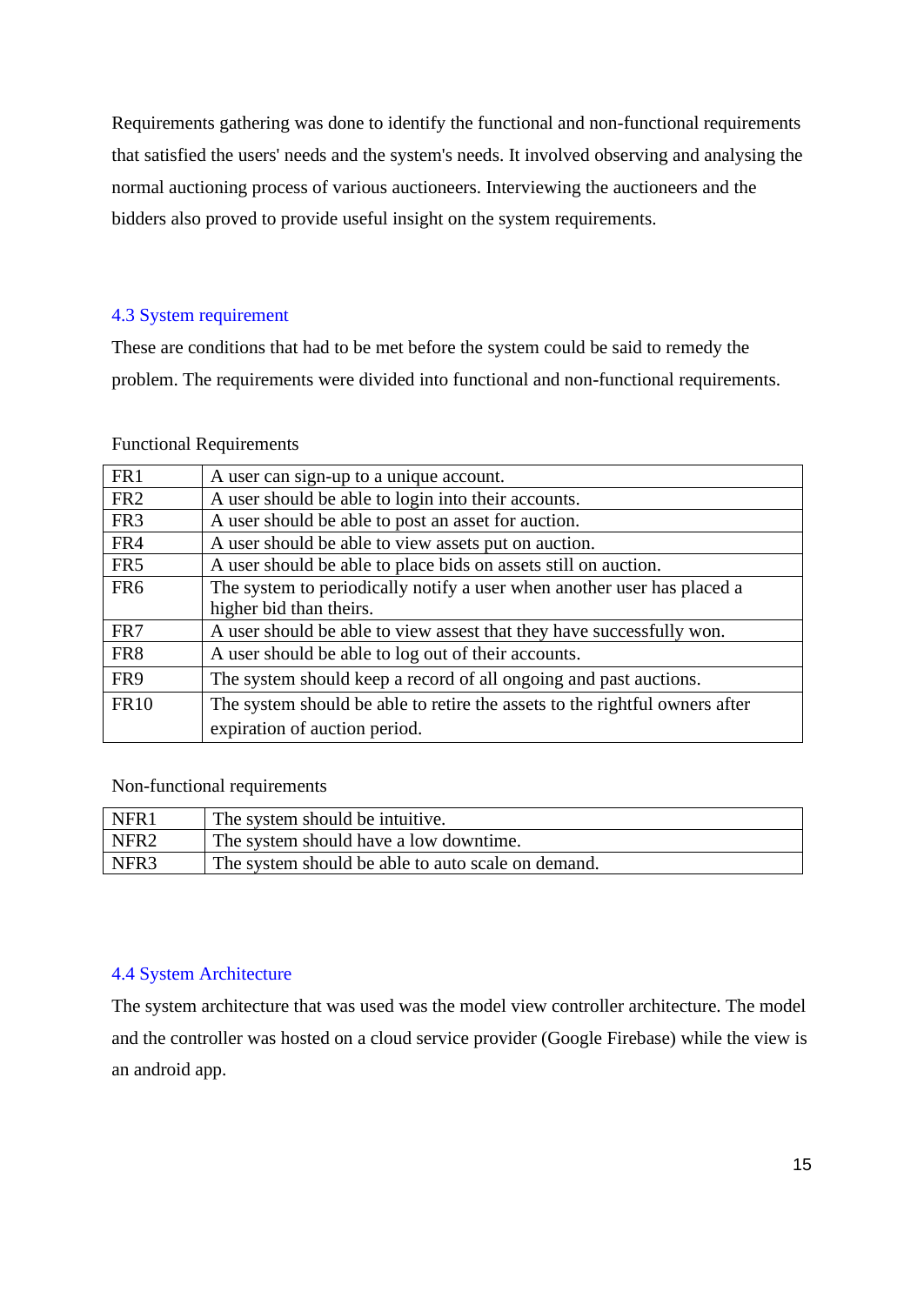

4.5 Use case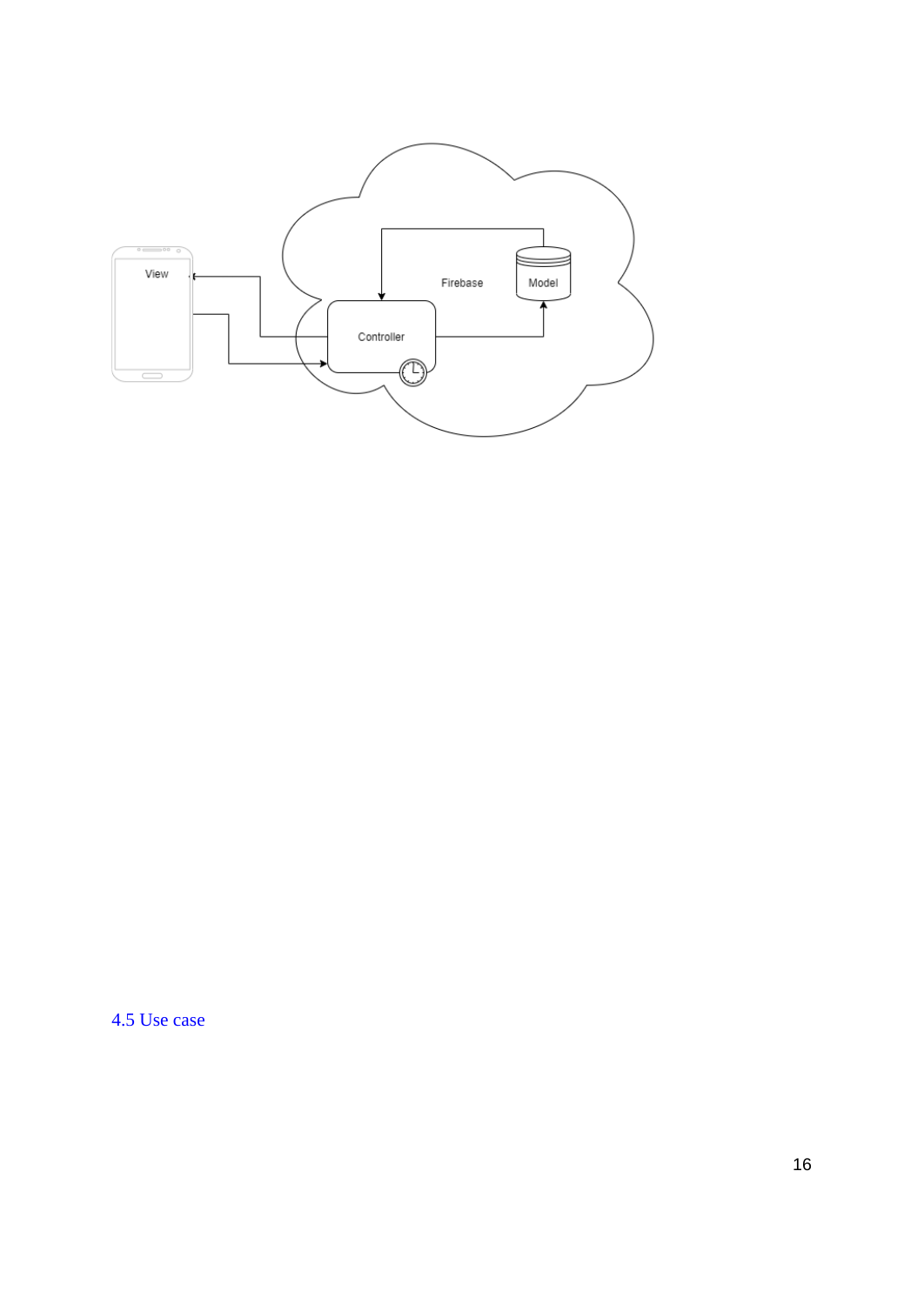

The above diagram is an abstraction of the interactions that might have taken place between the different users and the system.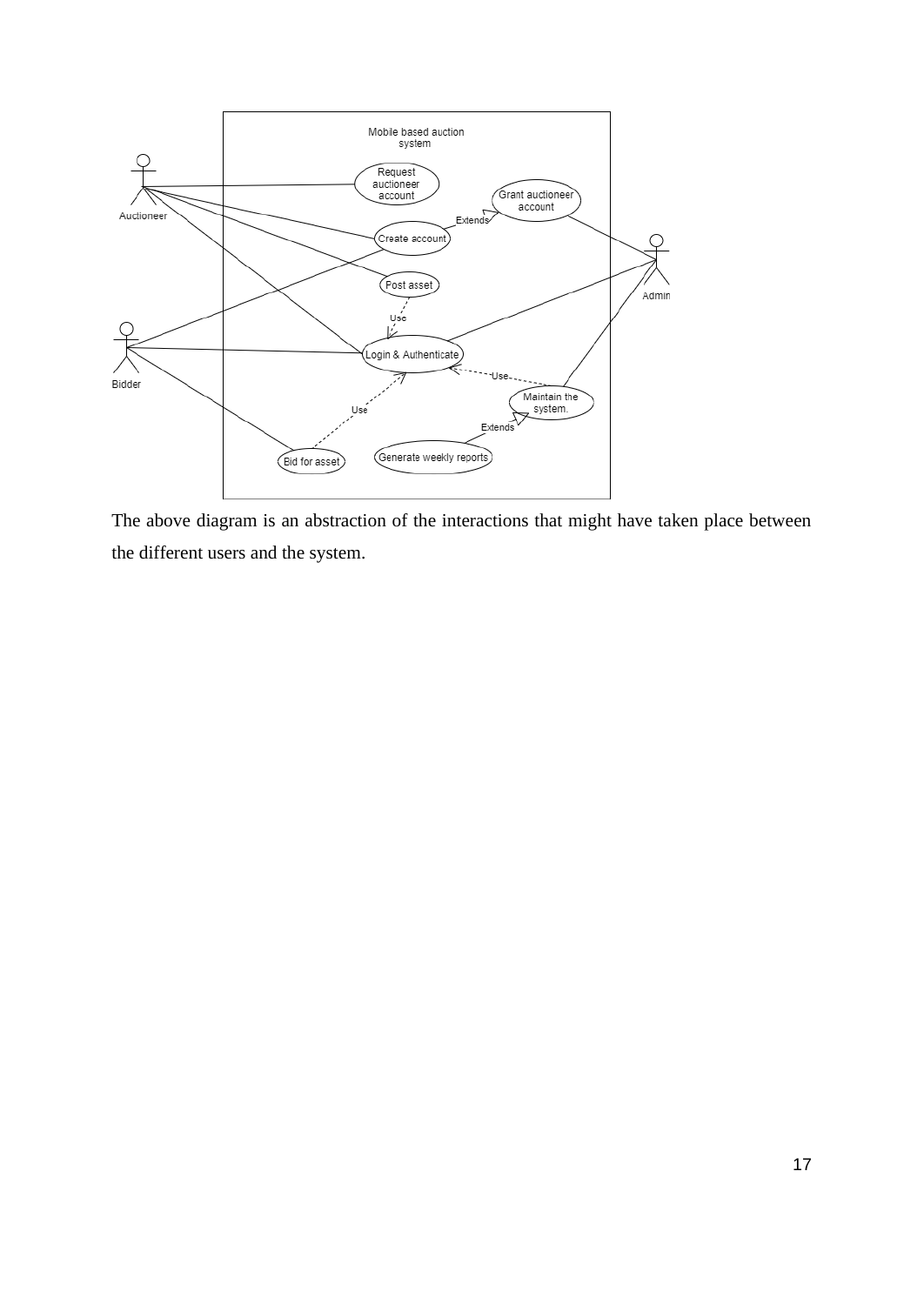# 4.6 Database Schema



The above image is a simplified version of the schema of the implemented database schema. Because of the iterative nature of the development process, this schema is always changing and no final verion have been arrived at as system requirements are implemented.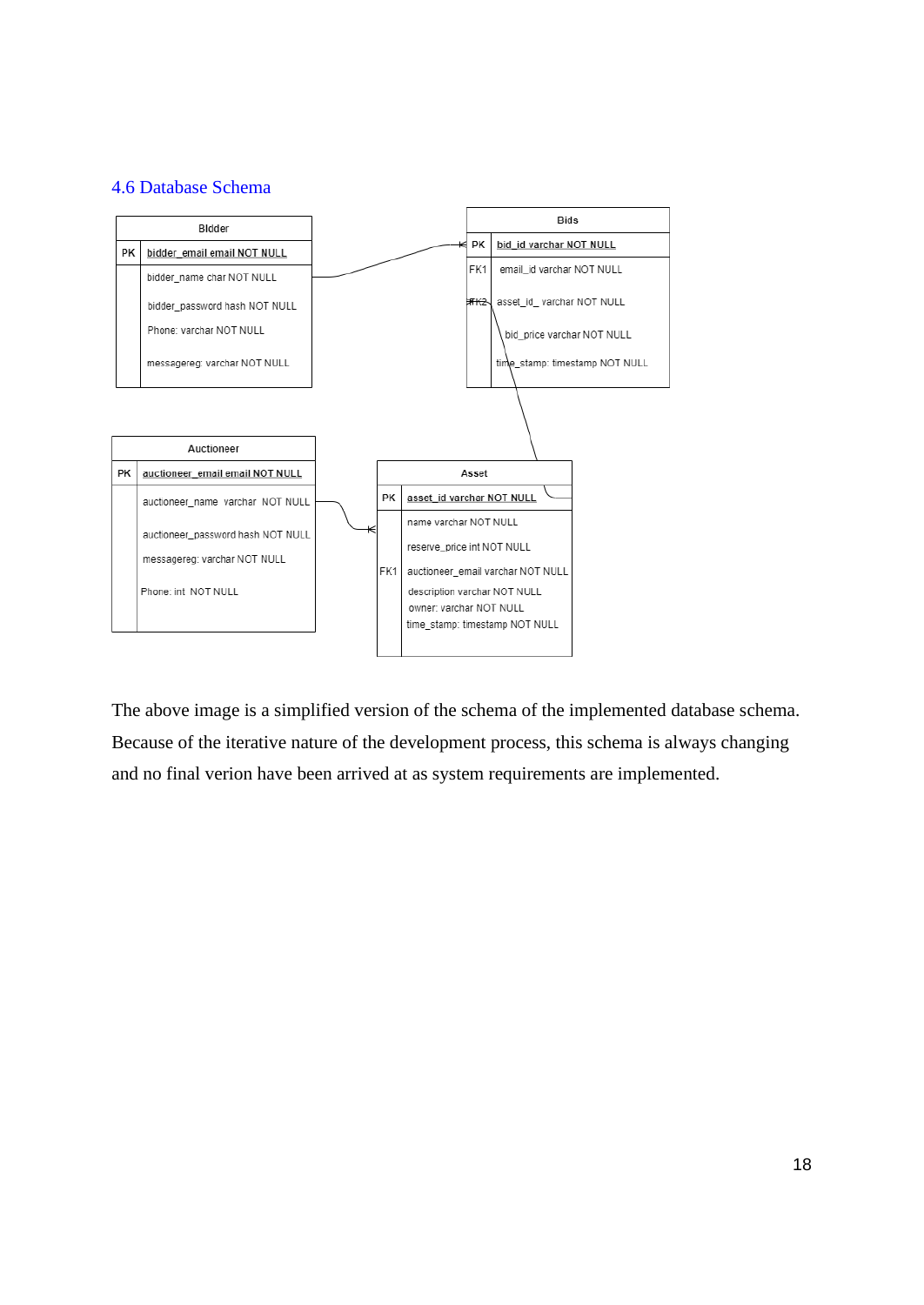# 4.7 Entity relationship diagram



The image above shows how the various entities of the system interact with each other.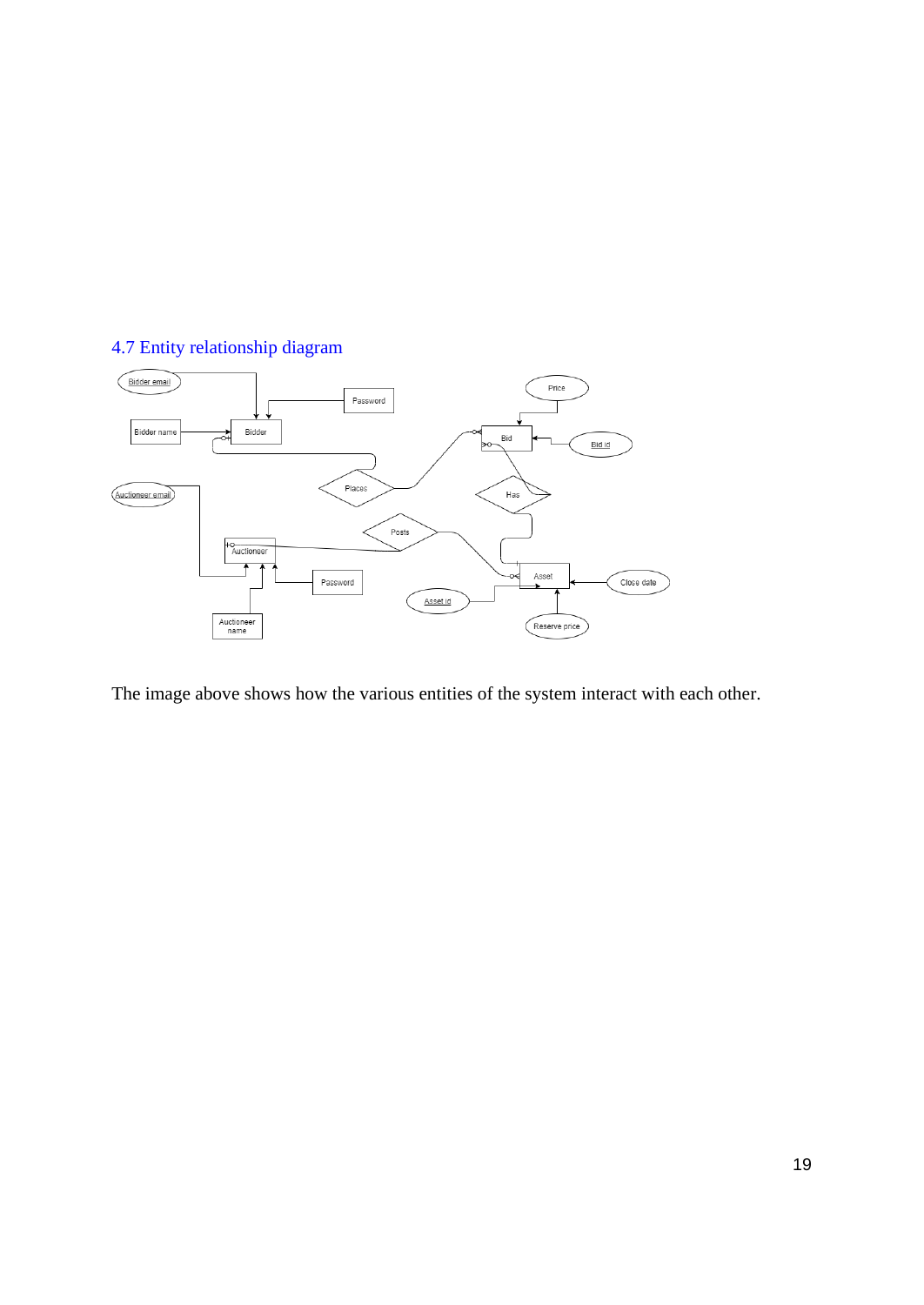# **Chapter 5: System Implementation and Testing**

# 5.1 Introduction

This chapter focuses on how the system was developed from its various components. This chapter will also focus on the testing of the different components and whether the system satisfies the system requirements and remedy the problem.

## 5.2 System Interfaces

Below are the interfaces that the user will interact with while using the system.



# 5.2.1 Log-in and Sign-up interfaces

The image above is the interface a user will see when the first get the app or when the log out of the app. This interface is meant for authentication of the user before they can view the assets on auction or bid on them. The user sees the following;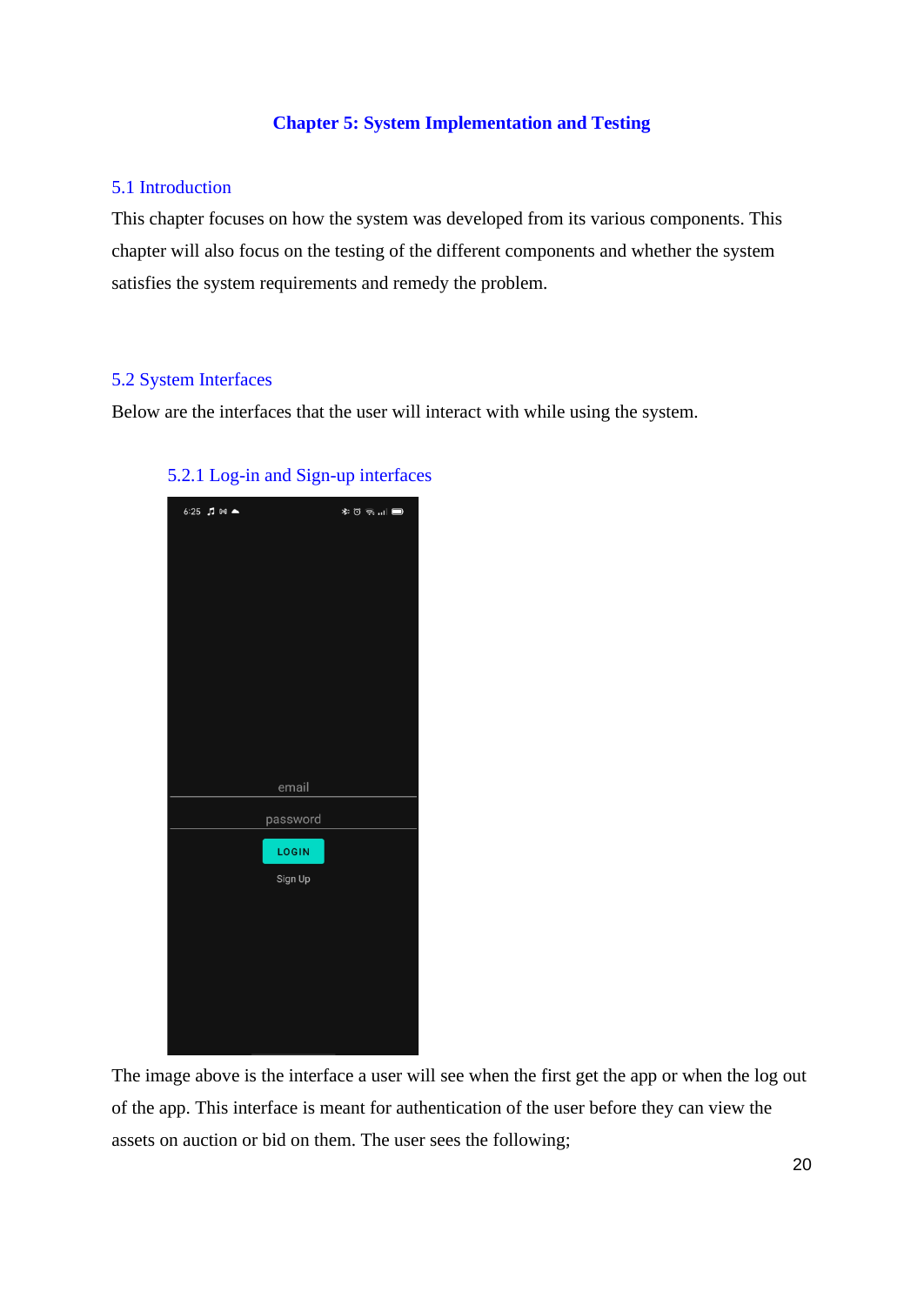- 1) Input area where they insert their emails.
- 2) Input area where they provide their passwords.
- 3) Button that when clicked tries to log in the user based on the data provided.
- 4) Sign Up text that is a button to the Sign up interface.



The image above is the interface the user will see when they click on the Sign-Up text in the log in interface. This is the interface the user will use to create a new account. The user will see the following;

- 1) Input area where they provide their names.
- 2) Input area where they provide their emails.
- 3) Input area where they provide their phone numbers.

4) Input area where they provide the password they will use to log into their accounts.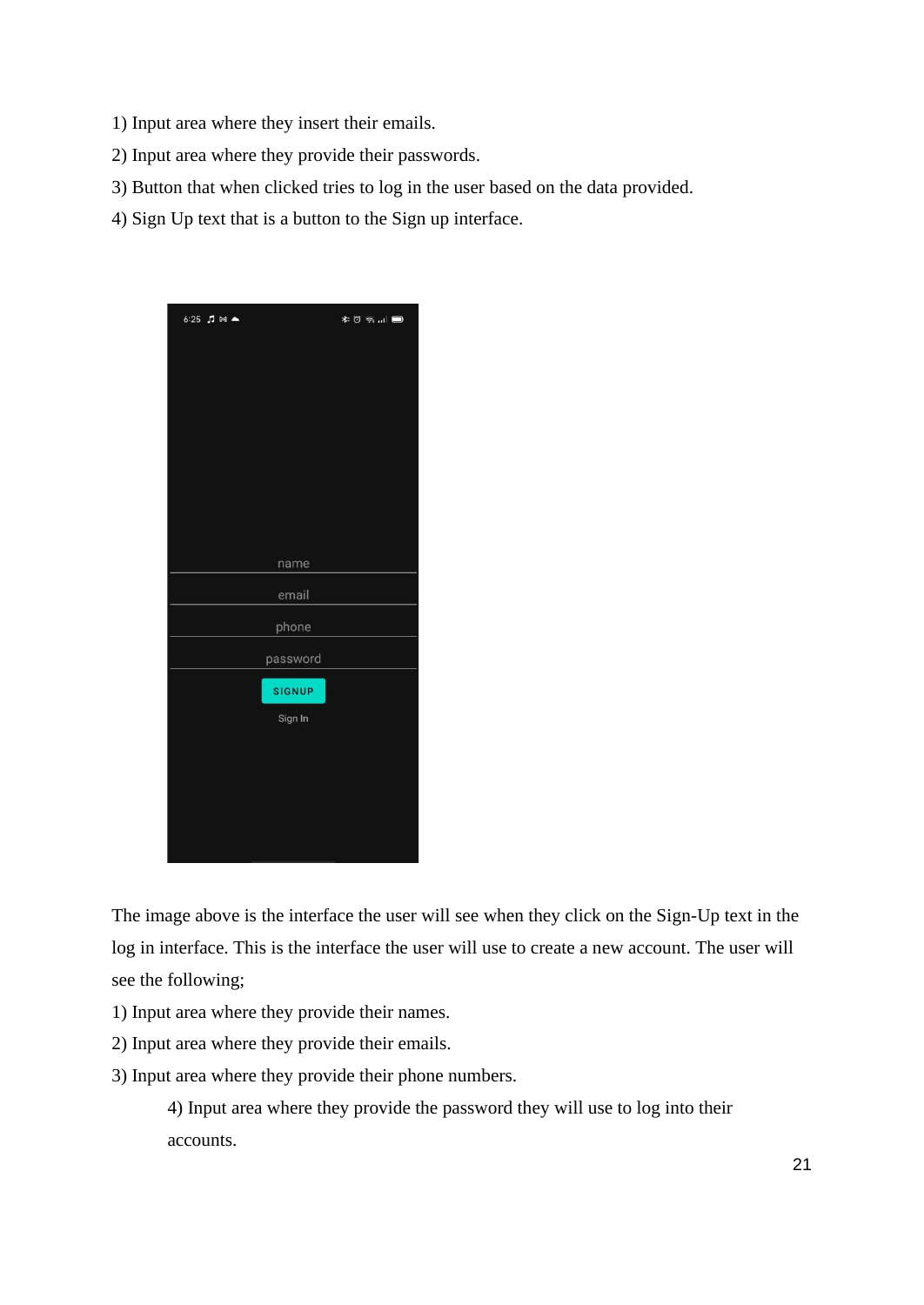5) Button that when clicked will attempt to make an account with the data provided by the user.



### 5.2.2 Assets on auction interface

The image above shows the interface the user will see once they create an account or log into an existing one. The view shows the assets that are currently on auction. The user only needs to click on the asset they want to bid on. The view is made possible by a recycler view that holds the individual asset data. From the view the user can see the following;

- 1) The asset with the most bids placed on it at the top of the view.
- 2) Button that has the name of the current user.
- 3) List of the assets up for auction.
- 3.1) Image of the asset on auction.
- 3.2) The name of the asset.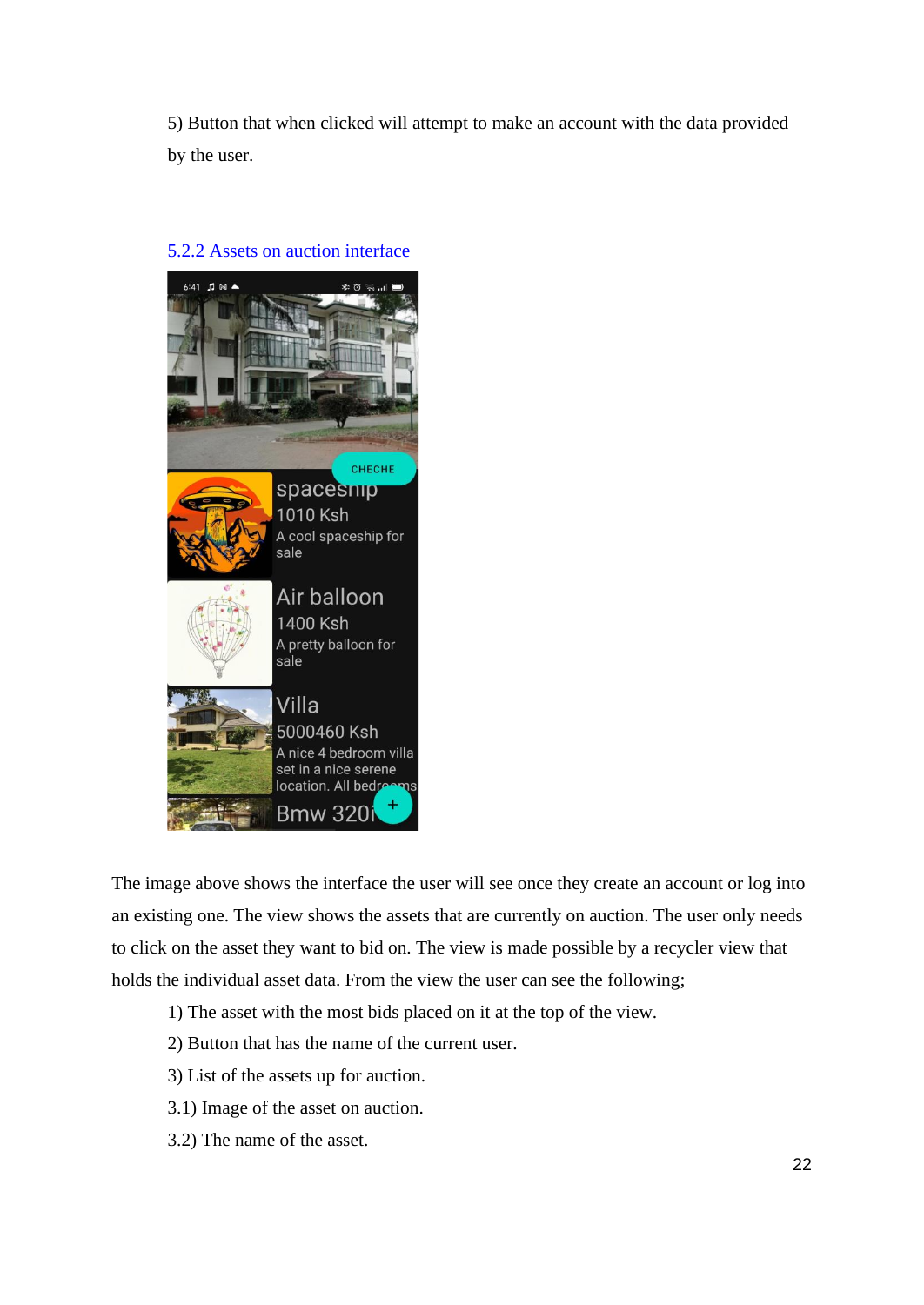- 3.3) The current highest bid.
- 3.4) A snippet of the description of the asset.



# 5.2.3 User data interface

The image above shows the interface of the user data. This is shown after the user clicks on the button that has their name in the assets on auction interface. This view shows the user the details of the user who is currently signed in. The details that can be seen are;

- 1) Name of the user.
- 2) Phone number of the user.
- 3) Email of the user.

From this view the user can also sign out by clicking on the log out button.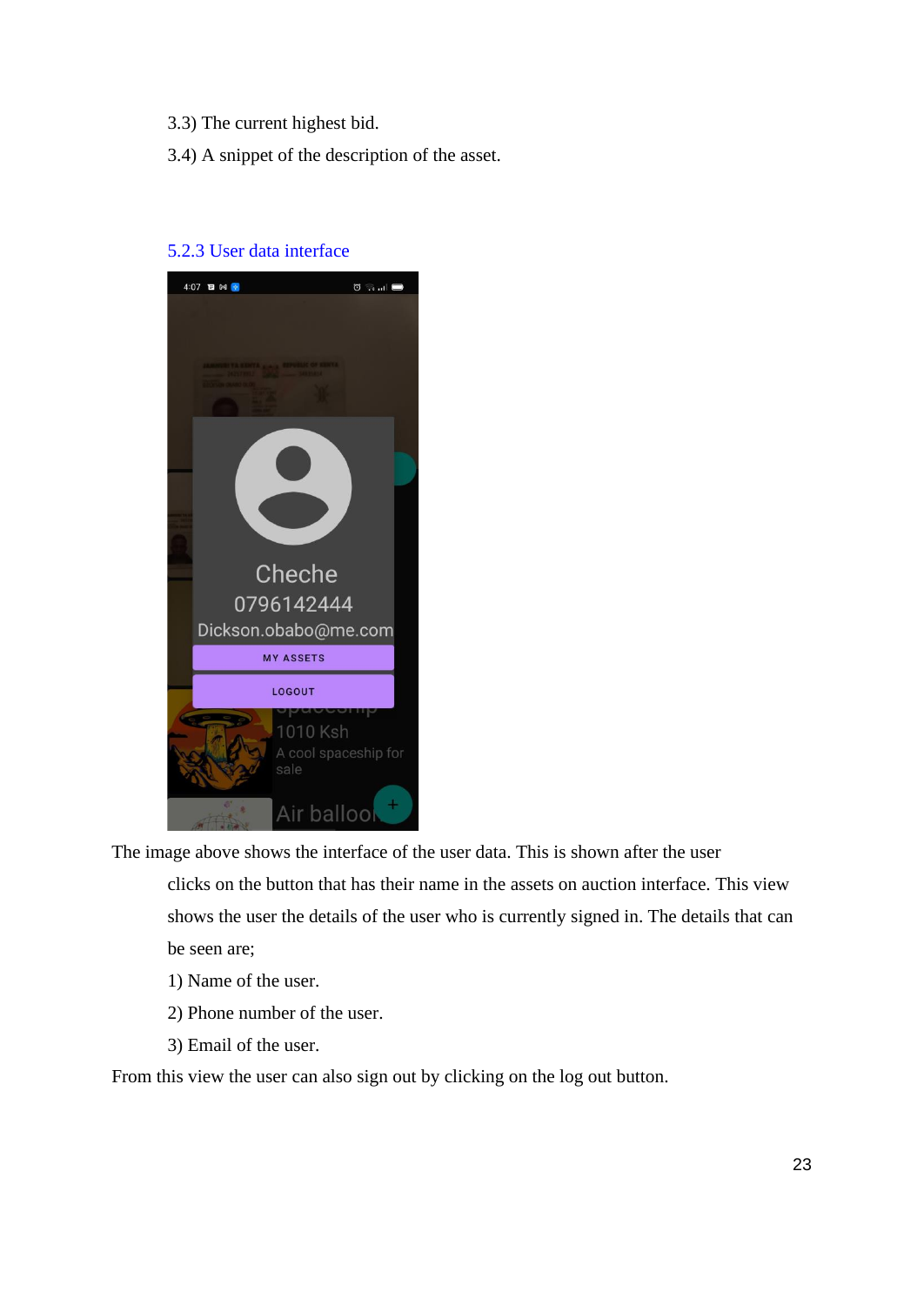# 5.2.4 Bid for asset interface



The image below is a screenshot of the interface that a user will see when he clicks on an asset on the assets on auction interface. In this interface the user will be see the following;

- 1) Asset image.
- 2) Current bid.
- 3) Asset name.
- 4) Input area where the user will input how much he wants to increase the bid by.
- 5) Button for the user to submit their bid.
- 6) Who currently has the highest bid.
- 7) The date the auction on the asset will end.
- 8) A description of the asset as provided by the auctioneer.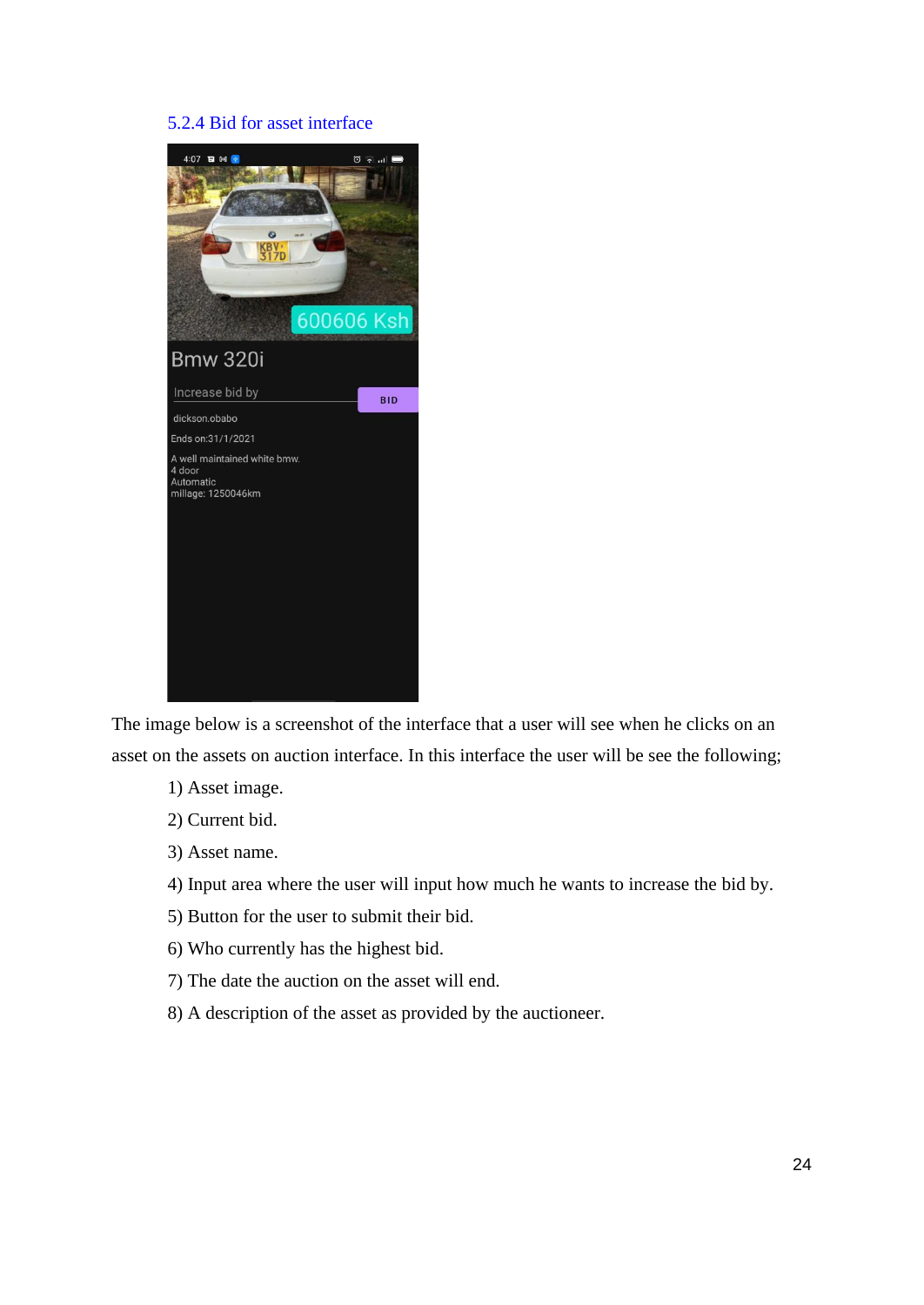# 5.2.5 Upload asset for auction interface



The image above shows the interface the user will see when they click on the plus floating button. This is the interface that will be used by the user to upload an asset for auction. In this view the user can see the following;

- 1) Image button that will prompt the user to pick an asset image.
- 2) Input area where the user will provide the asset name.
- 3) Input area where the user will provide the reserve price (starting bid).
- 4) Input area where the user will provide a description of the asset they are putting on auction.
- 5) Calendar where the user provides a date when the auction for the asset will end.
- 6) Button that once clicked will attempt to post the asset and make it available for auction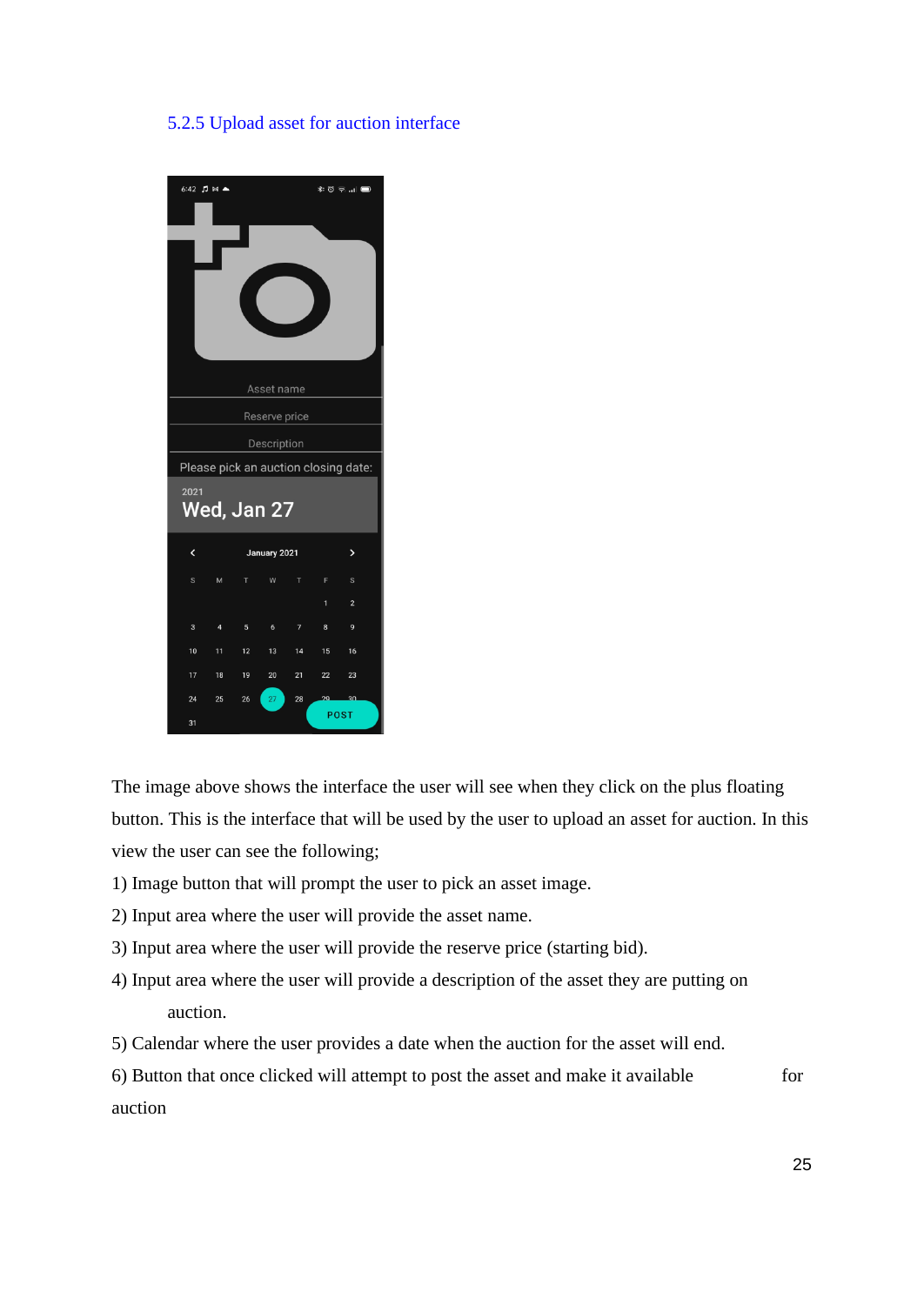# 5.3 System testing

Tests had to be conducted to guarantee that the system works as expected. The tests were conducted multiple times with the same and different data to make sure the system behaves in a reliable predictable way.

| Test Id        | Related<br>Requirem<br>ent | Inspection check                                                                   | Pre-condition                                                            | Test data                                                                                                 | Success or<br>Failure |
|----------------|----------------------------|------------------------------------------------------------------------------------|--------------------------------------------------------------------------|-----------------------------------------------------------------------------------------------------------|-----------------------|
| T <sub>1</sub> | FR1                        | Does the system<br>allow a new user to<br>create an account.                       | The user<br>should be able<br>to create a<br>new account                 | Email:<br>cheche.oloo@gm<br>ail.com<br>Phone:<br>0796142444<br>Name: Dickson<br>Password:<br>************ | <b>Success</b>        |
| T <sub>2</sub> | FR <sub>2</sub>            | Does the system<br>allow and existing<br>user to sign into an<br>existing account. | The user<br>should log into<br>their account.                            | Email:<br>cheche.oloo@gm<br>ail.com<br>Password:<br>********                                              | <b>Success</b>        |
| T <sub>3</sub> | FR <sub>3</sub>            | Does the system<br>allow a user to post<br>an asset for auction.                   | The user<br>should be able<br>to post an<br>asset for<br>auction.        | Name: BMW<br>3201<br>Reserve price:<br>600000,<br>Date: 2/11/2021<br>Description:<br>Cool car for sale.   | <b>Success</b>        |
| T <sub>4</sub> | FR4                        | The system should<br>show assets put on<br>auction                                 | The user<br>should be able<br>to see the new<br>assets put on<br>auction | Name: BMW<br>3201Reserve<br>price: 600000,<br>Date: 2/11/2021<br>Description:<br>Cool car for sale.       | <b>Success</b>        |
| T <sub>5</sub> | FR5                        | The system should<br>accept bids on<br>assets on auction                           | The user<br>should be able<br>to place bids<br>on auction.               | Bid price:<br>200000                                                                                      | <b>Success</b>        |
| T <sub>6</sub> | FR <sub>6</sub>            | The system should                                                                  | The user                                                                 | cheche.oloo                                                                                               | <b>Success</b>        |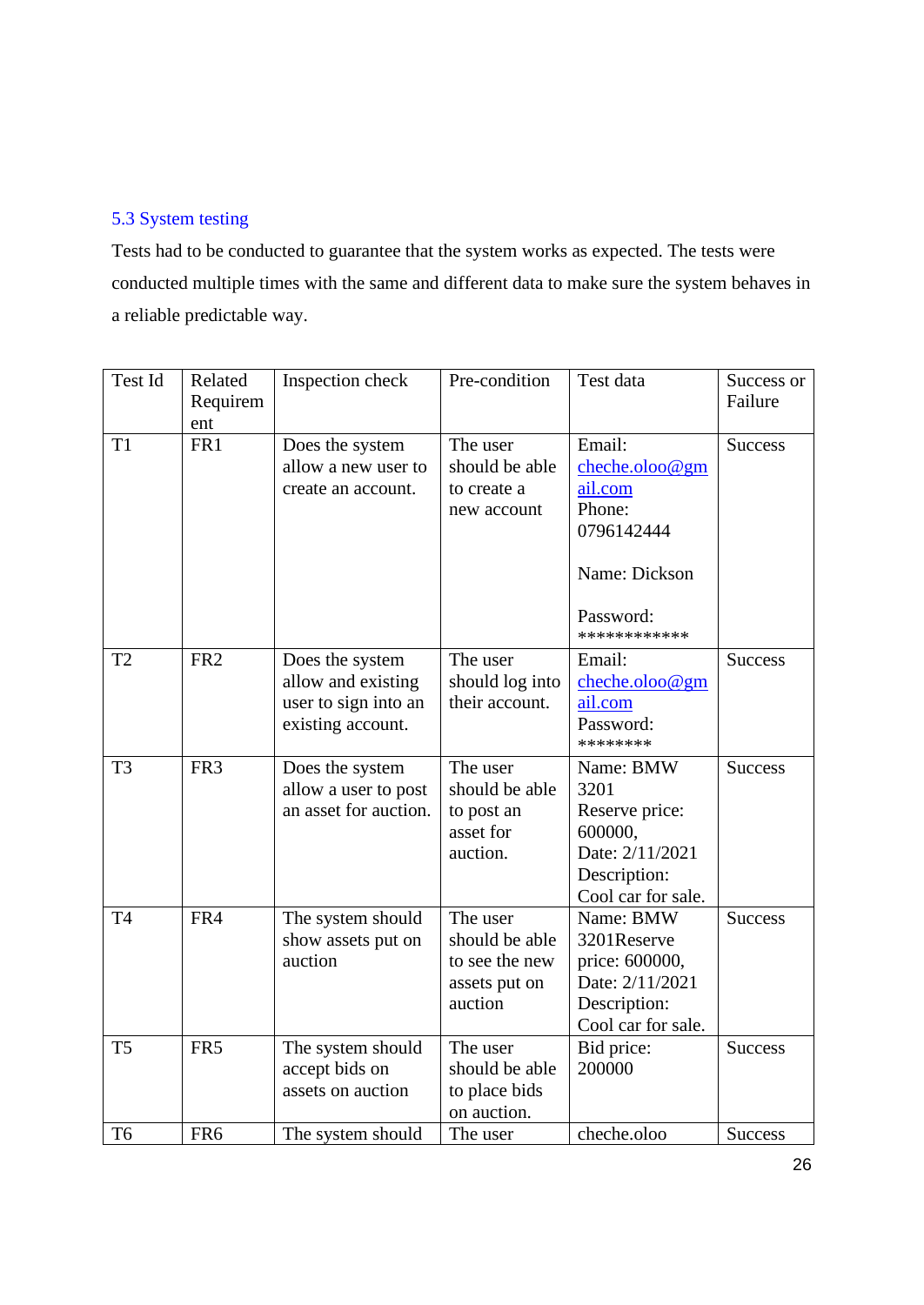|                |                 | notify bidders of<br>higher bids than<br>theirs.                    | should get<br>periodic<br>notification of<br>a higher bid<br>than theirs | currently has the<br>highest bid on<br><b>BMW 320i</b>                                              |                |
|----------------|-----------------|---------------------------------------------------------------------|--------------------------------------------------------------------------|-----------------------------------------------------------------------------------------------------|----------------|
| T <sub>7</sub> | FR7             | The system should<br>show the user<br>assets that they<br>have won. | The user<br>should get to<br>see assets they<br>own.                     | Name: BMW<br>3201Reserve<br>price: 600000,<br>Date: 2/11/2021<br>Description:<br>Cool car for sale. | <b>Success</b> |
| T <sub>8</sub> | FR <sub>8</sub> | The system should<br>allow the user to<br>sign out.                 | The user<br>should be able<br>sign out of the<br>system.                 | N/A                                                                                                 | <b>Success</b> |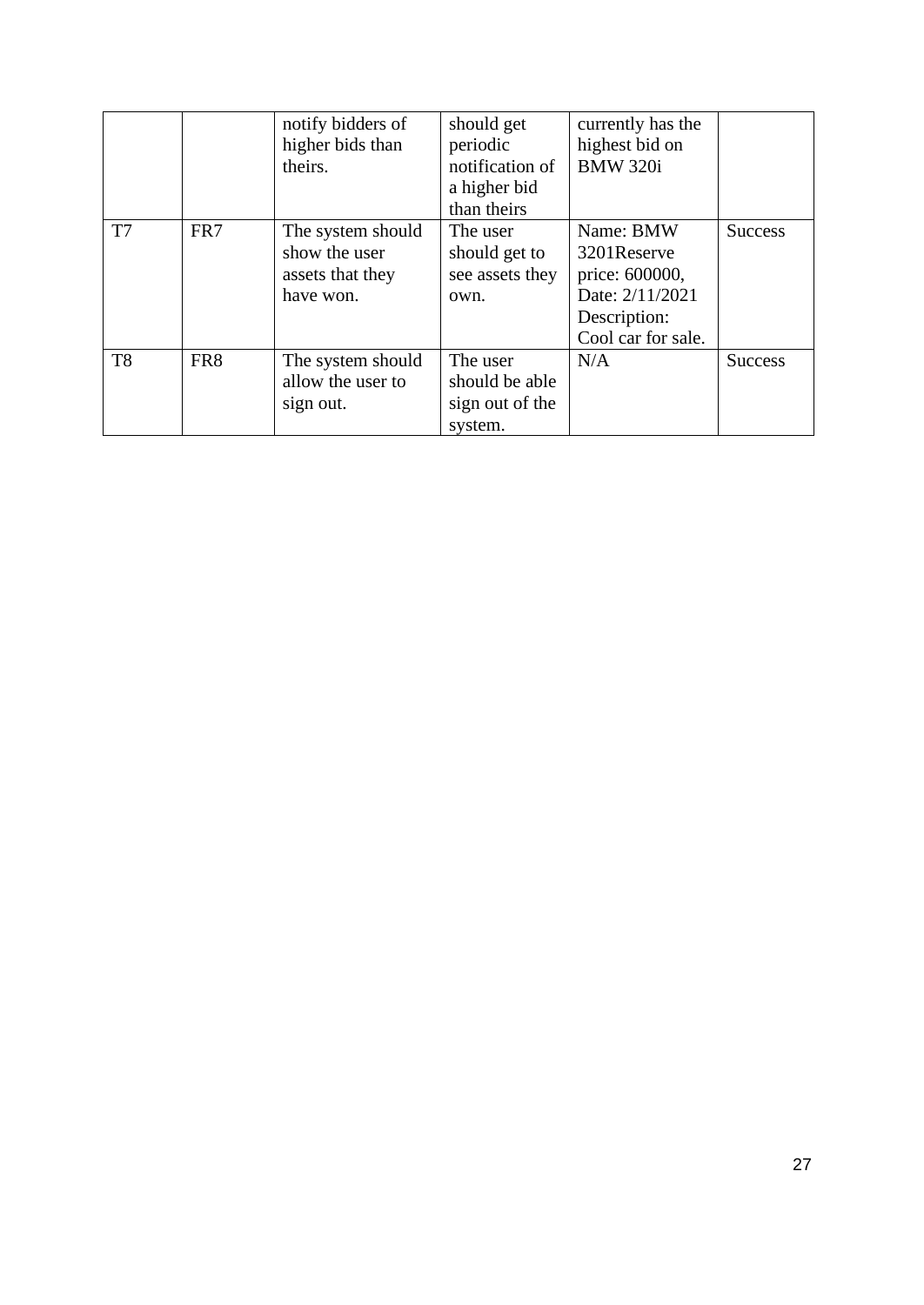#### **Chapter 6: Discussion conclusion and recommendation**

#### 6.1 Introduction

This chapter we will talk about the system and what was achieved at its completion. This chapter will also cover what the system was not able to achieve and recommendations on how to remedy what was not achievable.

# 6.2 Discussion

The project set out to solve the problem auctioneers are facing with the restrictions of public gathering due to the Covid-19 safety regulations. The solution settled on was a mobile auctioning system. To solve the problem, the system had to abstract the auctioning process to an information system. The system needed to satisfy some minimal requirements for it to adequately remedy the problem. Some of the requirements achieved are; the system was able to create new unique accounts, the system was able to receive new assets for auction from users, the system accepted user bids for assets that were on auction, the system displayed to the user the assets that were on auction, the system was able to notify the users when another user placed a higher bid than theirs, the system was also able to retire assets whose auctioning dates had lapsed to their new owners.

Despite being able to conduct actual auctions, some requirements that were not previously obvious arose while the system was being used. Problem of the auctioneer and winner of the auction being aware of each other after the expiry of the auction date is a problem that wasn't considered. This is key for the system to fully satisfy the problem and bring value to both the auctioneer and the bidders.

# 6.3 Recommendation

The system does allow for basic auctioning to take place but there are still some gaps left in the auctioning process particularly closing the auction on an asset. This is because of the regulatory restraints of exchanging the assets and missing functionality in the system. With the insights provided by the tests, it is recommended that the system has a functionality that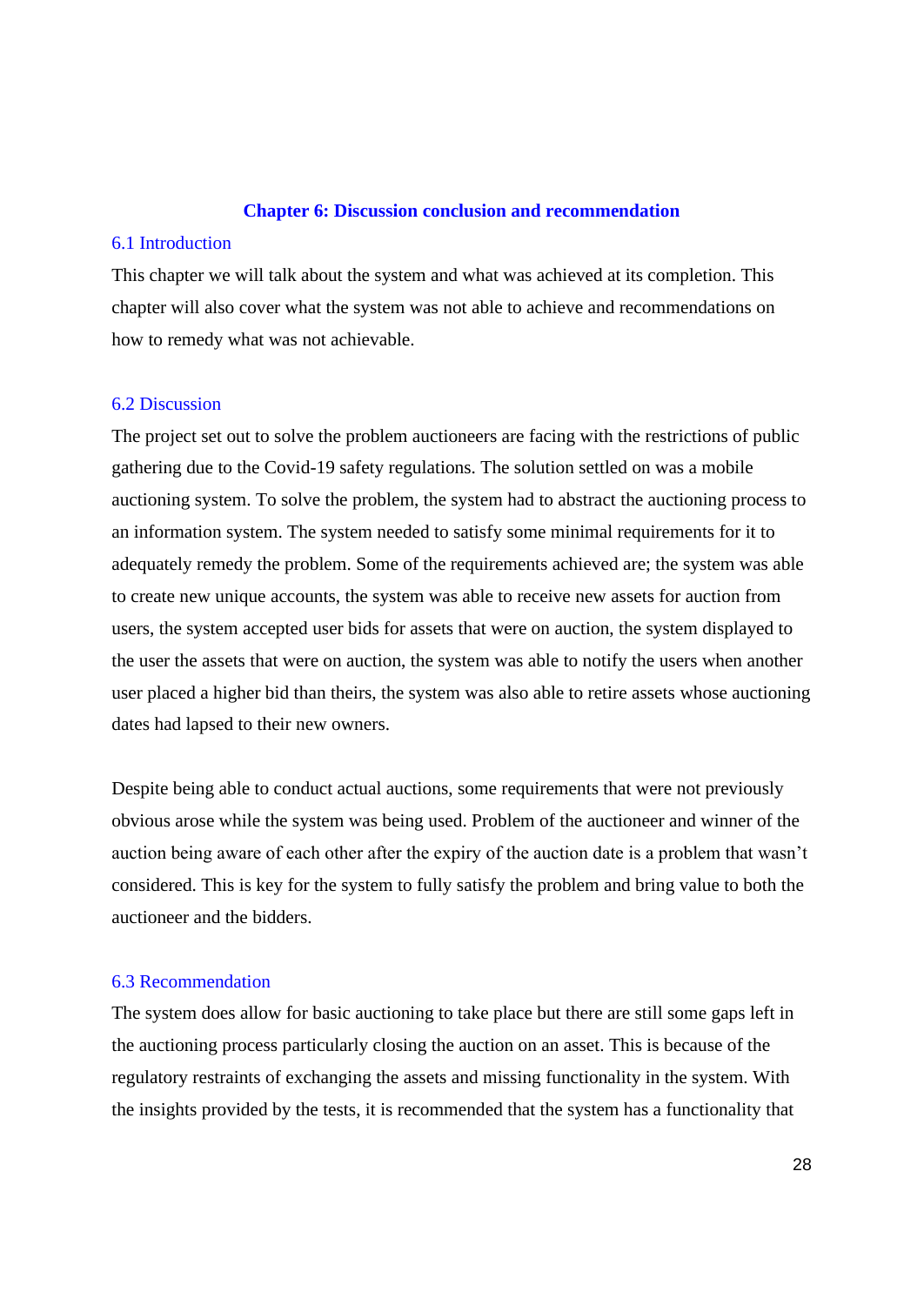allows the bidder and the auctioneer to communicate on how they are eventually going to exchange the asset for the cash.

## 6.4 Future work

Future work on the project will focus on implementing the communication module between the auctioneer and the bidder. Implementing this will fully satisfy the problem. Collecting data for business analysis for insights into the markets will provide another value proposition to the auctioneers and the bidders to allow them to participate int the market more efficiently. Getting regulatory certificates allow the system to be able to settle transactions will provide more value the users of the system and fully satisfy the problem.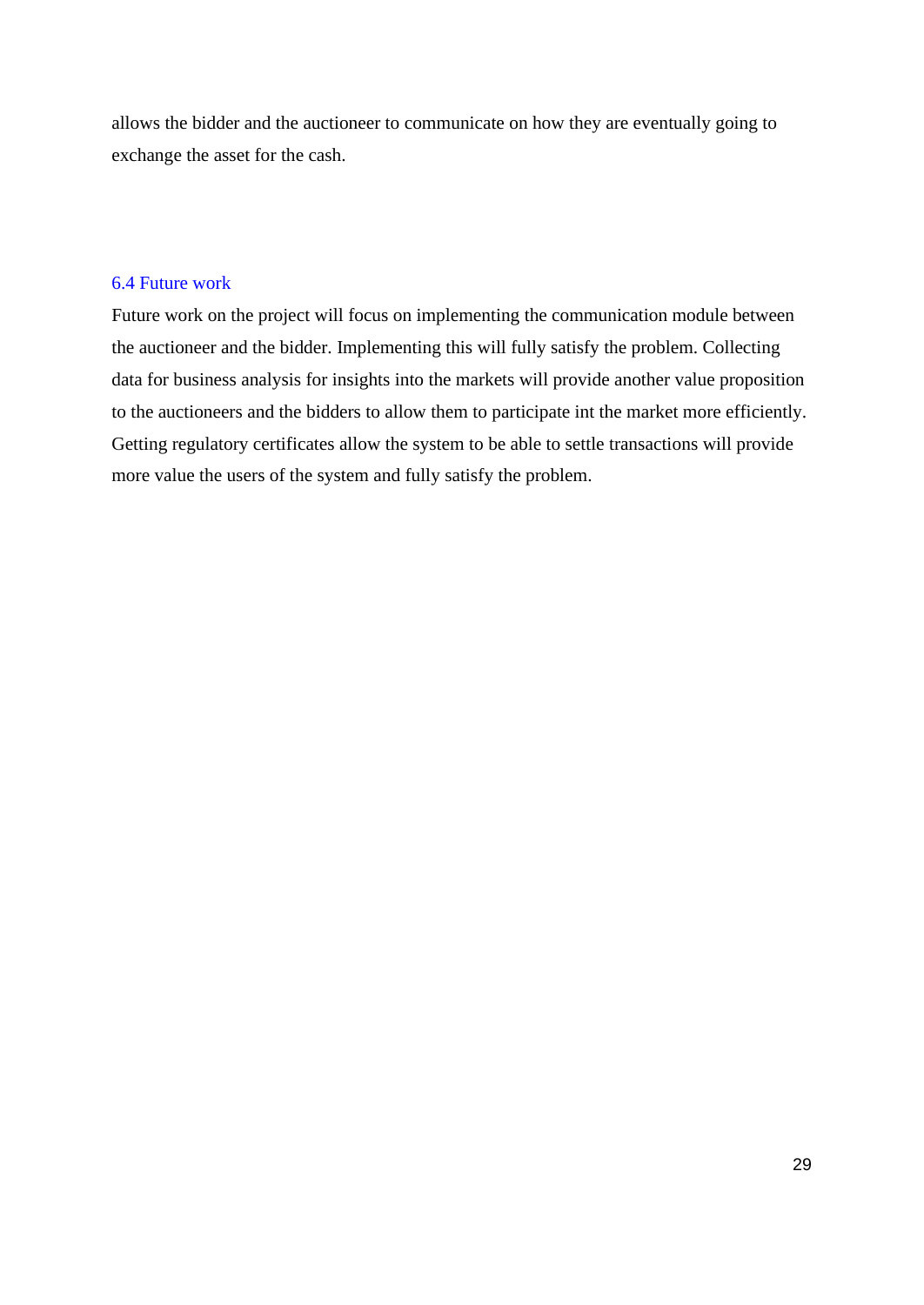# **References**

Macharia Kamau. (2020, January 27). Tears as auctions account for a third of properties on sale. Standard. [https://www.standardmedia.co.ke/article/2001358045/kenya-is-now-an](https://www.standardmedia.co.ke/article/2001358045/kenya-is-now-an-auction-market)[auction-market](https://www.standardmedia.co.ke/article/2001358045/kenya-is-now-an-auction-market)

Scaled Agile. (n.d). Non-functional Requirements. Scaled Agile. <https://www.scaledagileframework.com/nonfunctional-requirements/>

Study.com (n.d). Systems Analysis: Definition & Example. Study.com <https://study.com/academy/lesson/systems-analysis-definition-example.html>

KRA (n.d) KRA Mobile Services. Kenya Revenue Authority. <https://www.kra.go.ke/en/online-services/m-services>

Kabir Pulami. (2019, April 13). System Development Methodology. Quora. <https://www.quora.com/What-is-system-development-methodology?share=1>

IBM. (n.d). What is a cloud database? IBM. [https://www.ibm.com/cloud/learn/what-is-cloud](https://www.ibm.com/cloud/learn/what-is-cloud-database)[database](https://www.ibm.com/cloud/learn/what-is-cloud-database)

S.O'Dea. (2020, February 28). Statista. [https://www.statista.com/statistics/1063958/market](https://www.statista.com/statistics/1063958/market-share-held-by-mobile-operating-systems-in-kenya/)[share-held-by-mobile-operating-systems-in-kenya/](https://www.statista.com/statistics/1063958/market-share-held-by-mobile-operating-systems-in-kenya/)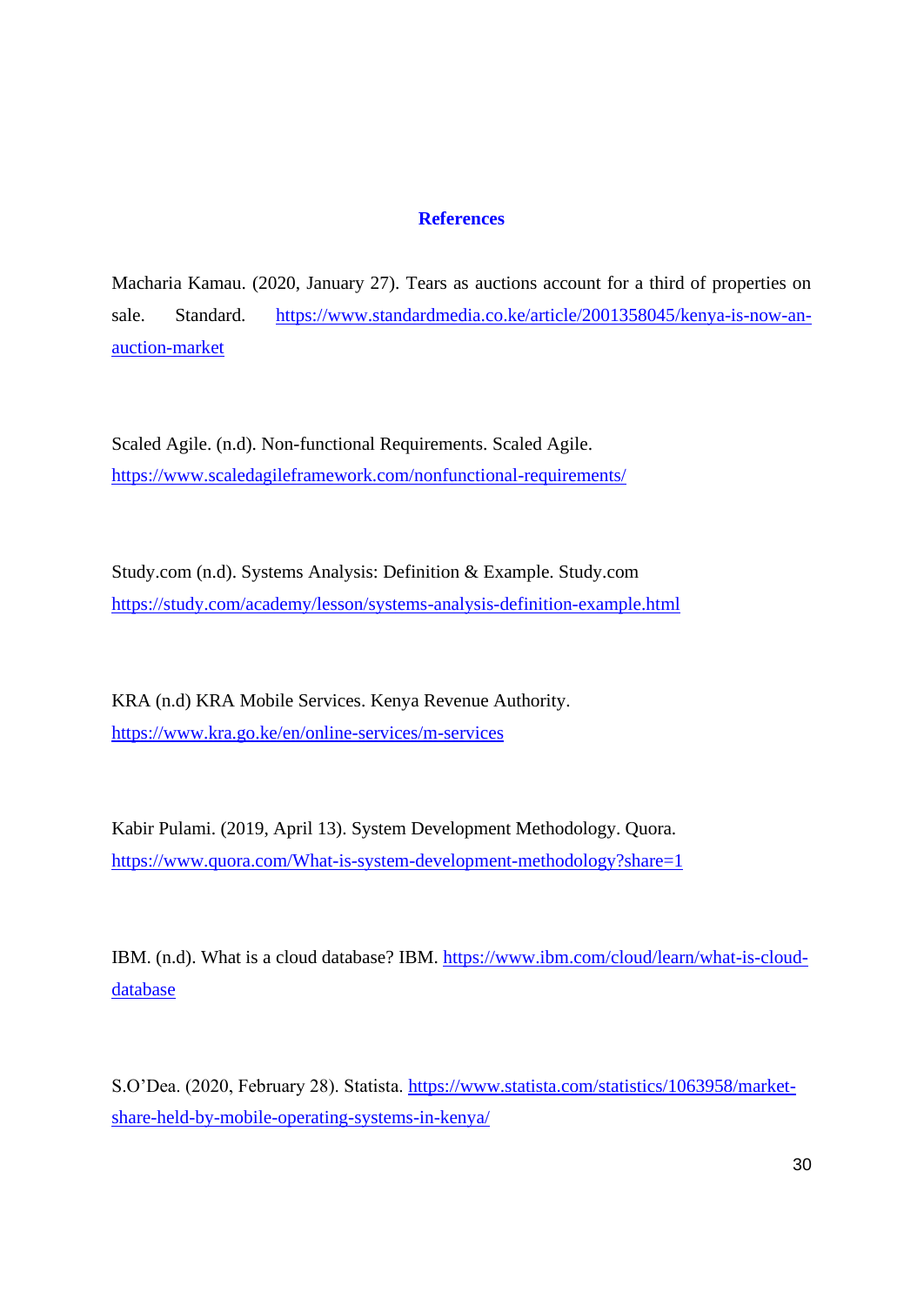Daniella Rosul. (nd). ThinkMobiles.<https://thinkmobiles.com/blog/popular-types-of-apps/>

Pwc. (n.d). COVID-19: Impacts to business. PWC. [https://www.pwc.com/gx/en/issues/crisis](https://www.pwc.com/gx/en/issues/crisis-solutions/covid-19.html)[solutions/covid-19.html](https://www.pwc.com/gx/en/issues/crisis-solutions/covid-19.html)

**Appendix: A Sample scripts**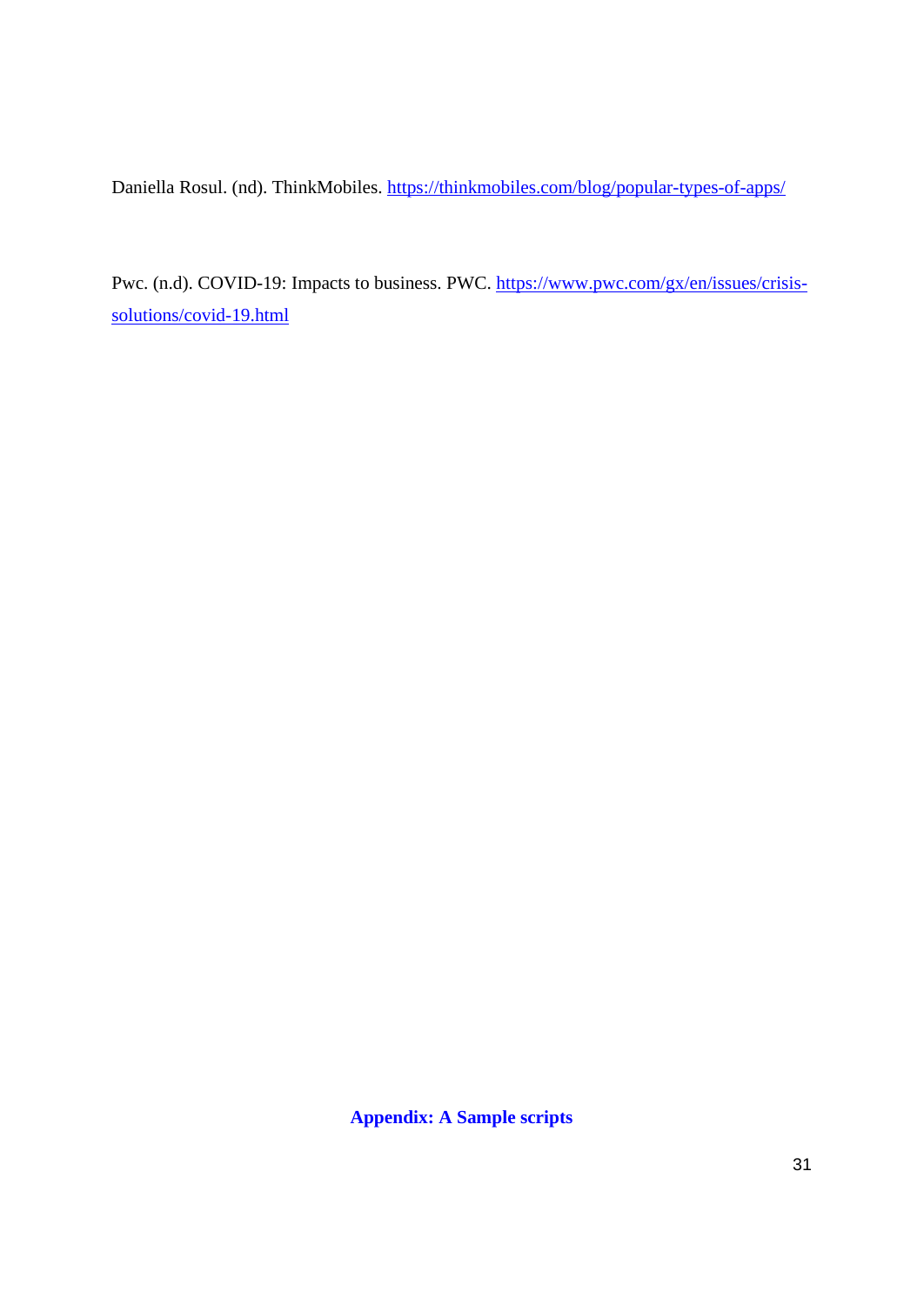

A.2

| <b>USaye</b>                                                                                                    |           |          | Go to docs | n.       |
|-----------------------------------------------------------------------------------------------------------------|-----------|----------|------------|----------|
| → Prototype and test end-to-end with the Local Emulator Suite, now with Firebase Authentication Get started [2] |           |          |            | $\times$ |
| CD https://android-a6732.firebaseio.com/                                                                        | $\bullet$ | $\Theta$ |            |          |
| phone: '5893288"                                                                                                |           |          |            |          |
| $\triangle$ bids                                                                                                |           |          |            |          |
| - - MMMcesjry Qxyjx XIRAq<br>o<br>-- - MMMcpWpoKkX03nT7-HA                                                      |           |          |            |          |
| -- - MMMcwWsHjF0SSicoewF                                                                                        |           |          |            |          |
| bid: 758                                                                                                        |           |          |            |          |
| email: "cheche.oloo@gmail.com"                                                                                  |           |          |            |          |
| - messagereg: "ep8LnKiFK6PxF_UJnFsPZZ:APA91bG4on9QccIwzi65UPJi"                                                 |           |          |            |          |
| - name: "second I'd "                                                                                           |           |          |            |          |
| -MS2gh6x69xZufIQRCVu<br>m-MS2W8_G7kStkkzlWmxY                                                                   |           |          |            |          |
| -MS2XCE0EexPCzYq7CVe                                                                                            |           |          |            |          |
| -MS2i9AkCjk3t2NpEi6b                                                                                            |           |          |            |          |
| m-MS2jXPHu9xcSp3u--rm                                                                                           |           |          |            |          |
|                                                                                                                 |           |          |            |          |
| -MS35HKygylv1P6whfRC<br>-MS36B_WGu8N-It9tLj9                                                                    |           |          |            |          |

A.3